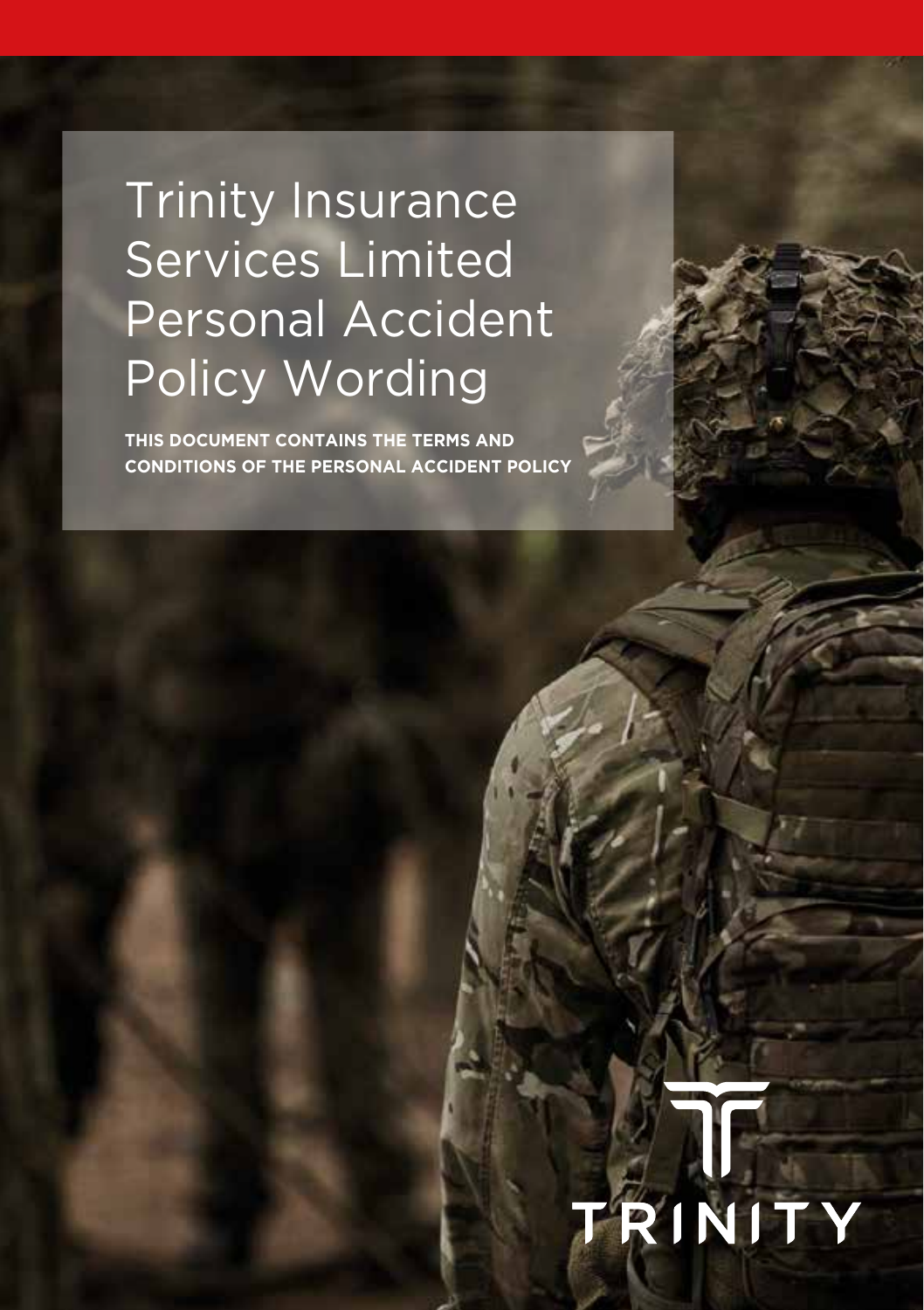# **CONTACT INFORMATION**

If you need details in Large Print, Braille, or Audio please call us on 0345 841 0056 for details.

If you have a hearing or speech impairment and would like to speak to us and have a textphone available, you can do so by using the Action on Hearing Loss Next Generation Text service. This is available 24 hours a day, seven days a week and allows customers to contact us via a Text Relay Operator who will relay instructions and other requests verbally to us.

To use the Next Generation Text service, You must have access to a textphone or a smartphone with a compatible operating system, tablet, laptop or PC with an internet connection. To use the Next Generation Text service, just dial 18001 and then our number - once the call is connected, a Text Relay Operator will join the call to relay the message. Our responses will then appear as text on Your textphone, smartphone, tablet, laptop or PC. For the Next Generation Text service, please call **18001 0345 841 0056**.

Calls may be recorded for training and quality purposes.

Trinity Customer Services Phone **+44 (0) 1243 817777** Email **hello@talktotrinity.com**

#### **Claims**

Phone **+44 (0) 345 841 0059**  Email **uk.claims@chubb.com**  Website **www.chubbclaims.co.uk**

#### **Complaints**

If **your** complaint relates to the sale of this product, please contact: Trinity Customer Services Team Phone **+44 (0) 1243 817777**  Email **hello@talktotrinity.com**

If **your** complaint relates to how **your** claim was handled, please contact: Chubb European Group Phone **+44 (0) 800 519 8026**  Email **customerrelations@chubb.com**  Website **www.chubb.com/uk**

#### **Insurer**

Chubb European Group SE (CEG) is a Societas Europaea, a public company registered in accordance with the corporate law of the European Union. Members' liability is limited. CEG is headquartered in France and governed by the provisions of the French insurance code. Risks falling within the European Economic Area are underwritten by CEG, which is authorised and regulated by the French Prudential Supervision and Resolution Authority (4 Place de Budapest, CS 92459, 75436 Paris Cedex 09, France). Registered company number: 450 327 374 RCS Nanterre. Registered office: La Tour Carpe Diem, 31 Place des Corolles, Esplanade Nord, 92400 Courbevoie, France. Fully paid share capital of €896,176,662.

CEG's UK branch is registered in England & Wales. Registered address: 100 Leadenhall Street, London EC3A 3BP. Authorised by the Prudential Regulation Authority and with deemed variation of permission. Subject to regulation by the Financial Conduct Authority and limited regulation by the Prudential Regulation Authority. Details of the Temporary Permissions Regime, which allows EEA-based firms to operate in the UK for a limited period while seeking full authorisation, are available on the Financial Conduct Authority's website (FS Register number 820988).

#### **Administrator**

Your policy is administered by Trinity Insurance Services Limited (Trinity), incorporated in England and Wales and registered with company number 03904541. Trinity Insurance Services Limited is authorised and regulated by Financial Conduct Authority registration number 307068.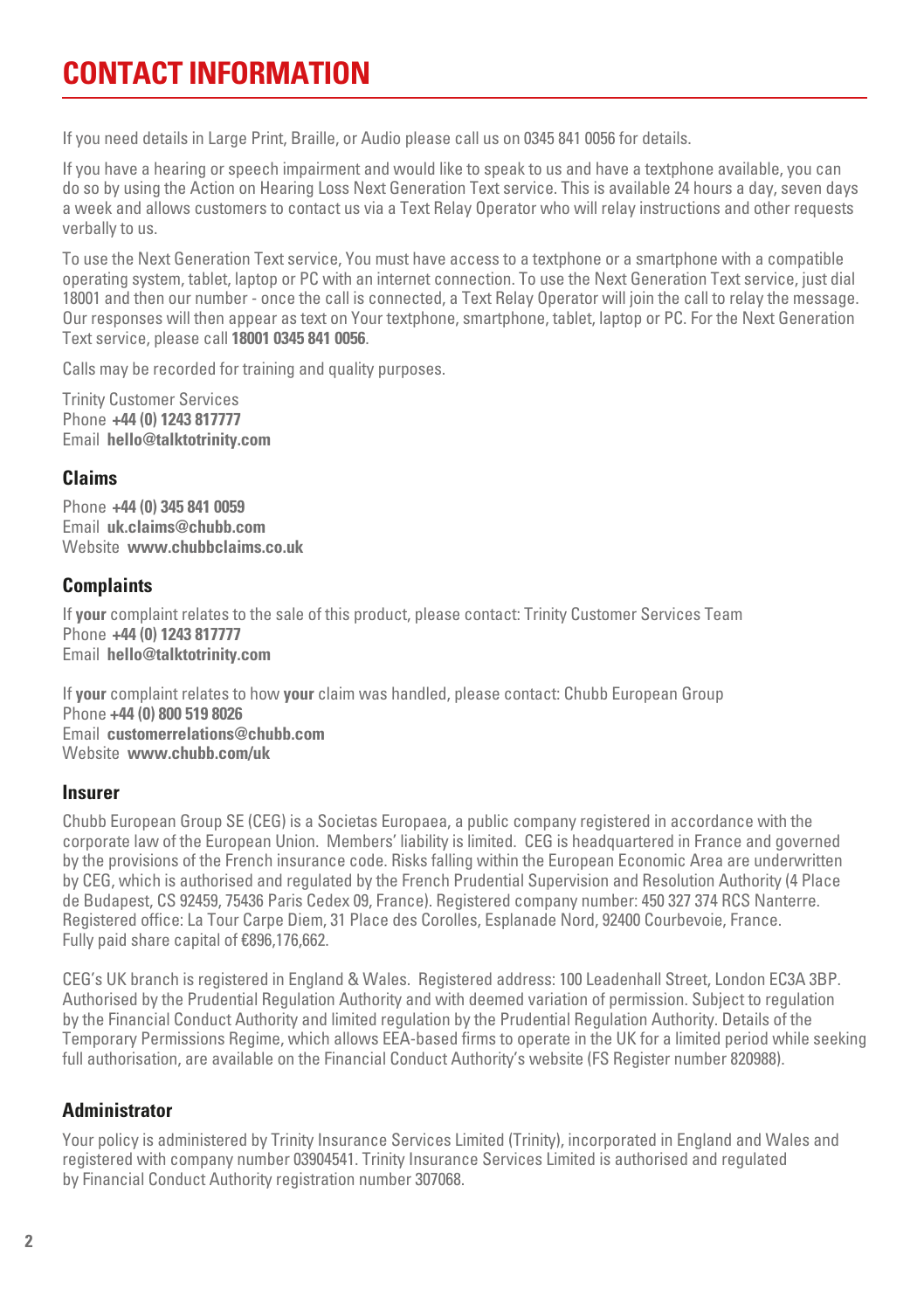# **CONTENTS**

Insurance Agreement 4 Important Notes 4 Making a Claim 5 Telephone Helplines 6 The Cover 7 November 2014 and 2014 and 2014 and 2014 and 2014 and 2014 and 2014 and 2014 and 2014 and 2014 and Section 1 – Serious Injury 7 Section 2 – Disfigurement or Scarring of the Body from Burns 7 Section 3 – Flesh Wounds 8 Section 4 – Broken Bones 8 Section 5 – Hospital Stay 8 Section 6 – Recovery 9 Section 7 – Hostage 9 Section 8 – Coma 9 Section 9 – Automatic Additional Benefits 10 General Exclusions 11 Paying Your Premiums 12 When Cover Starts and Ends 12 Policy Conditions **13-14** Complaints Procedures 14-15 Policy Definitions 16-21 Data Protection 22 Page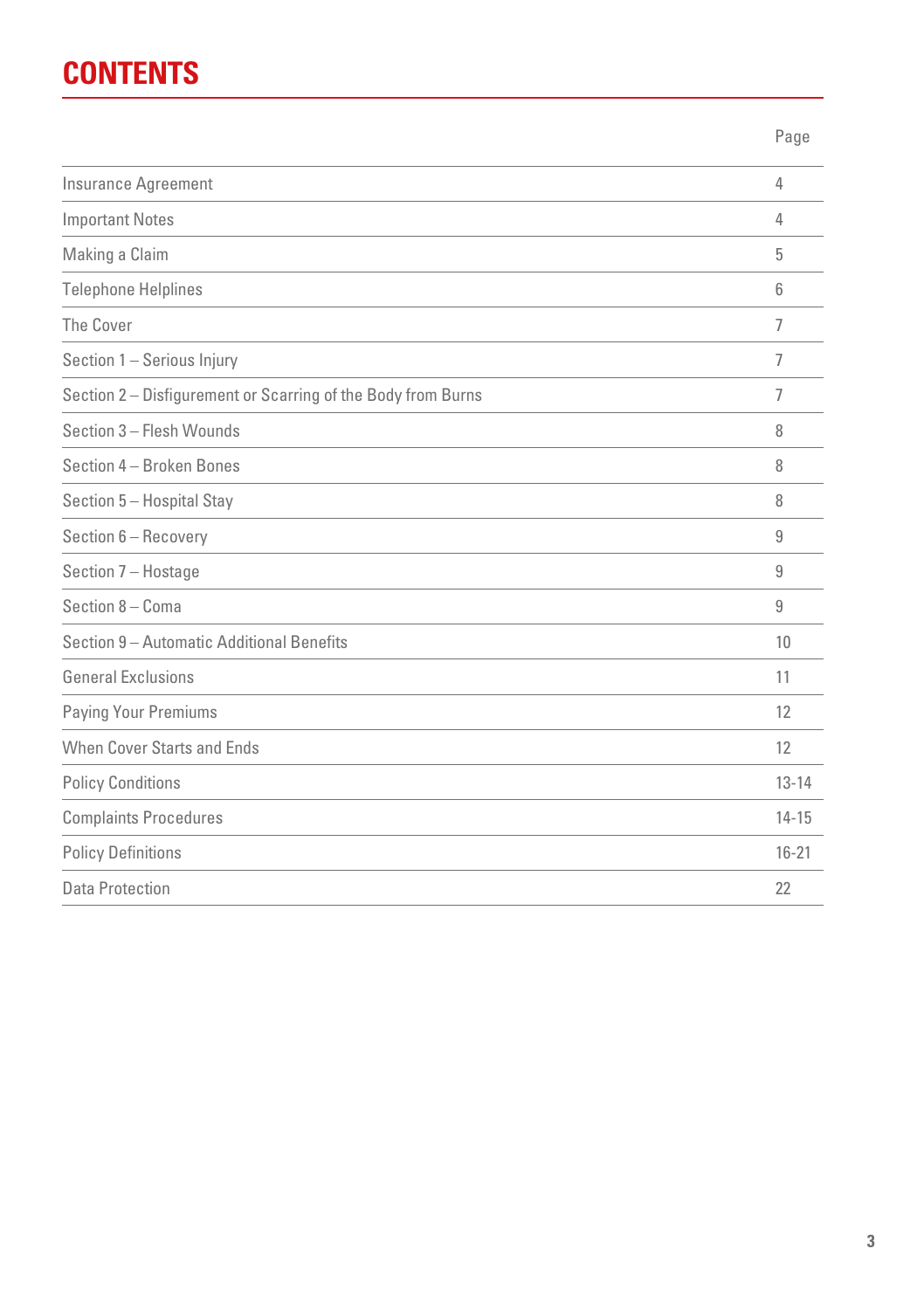# **INSURANCE AGREEMENT**

Thank you for choosing this Policy which is underwritten by Chubb European Group SE. This personal accident policy is for **Regular** and **Reserve** members of the HM Forces, Veterans and their families.

The Policy pays benefits, in accordance with this Policy wording, in the event that **You** suffer injuries following an **Accident**, and has been made available to **You** through Trinity.

**You** and **We** agree that **You** will pay the premium as agreed. The **Policy Schedule** and this Policy constitute the full terms and conditions of the insurance with **Us**. You acknowledge that **We** have offered this Policy and calculated the premium using the information which **We** have asked for and **You** have provided, and that any change to the responses provided by **You** may result in a change in the terms and conditions of the Policy and/or a change in the premium.

**You** should check over the Policy wording and **Policy Schedule** carefully to ensure they are correct and meet **Your** requirements, and notify Trinity immediately, if anything is incorrect, as this could affect Policy cover in the event of a **Claim**. **You** should keep these documents in a safe place. **You** must tell **Us** if **Your** insurance needs or any of the information **You** have given **Us** changes. A change in circumstances may affect Policy cover, even if **You** do not think a change is significant, and **We** may need to change this Policy. **We** will update the Policy and issue a new **Policy Schedule** each time a change is agreed.

# **IMPORTANT NOTES**

## **Providing Information to You**

At the beginning of the **Period of Insurance**, **We** must provide a copy of the Insurance Product Information Document (IPID) to **You**, together with the Policy wording and **Policy Schedule**.

## **Eligibility**

To be covered under this Policy, **You** must:

• be under the **Maximum Age Limit** at the **Start Date**; and

**Children** covered under this Policy must be under 18 years old or 23 years, if in **Full-Time Education**, at the Start Date, unless they have a long term mental or physical disability, as defined under the Equality Act 2010, in which case no age restrictions will apply.

## **Policy Definitions**

Certain words in this Policy have a specific meaning. They have this specific meaning wherever they appear in this Policy and are shown by using bold text and capital letters. All Policy definitions are applicable to this Policy as a whole, and are detailed on pages 16 to 21 in this Policy.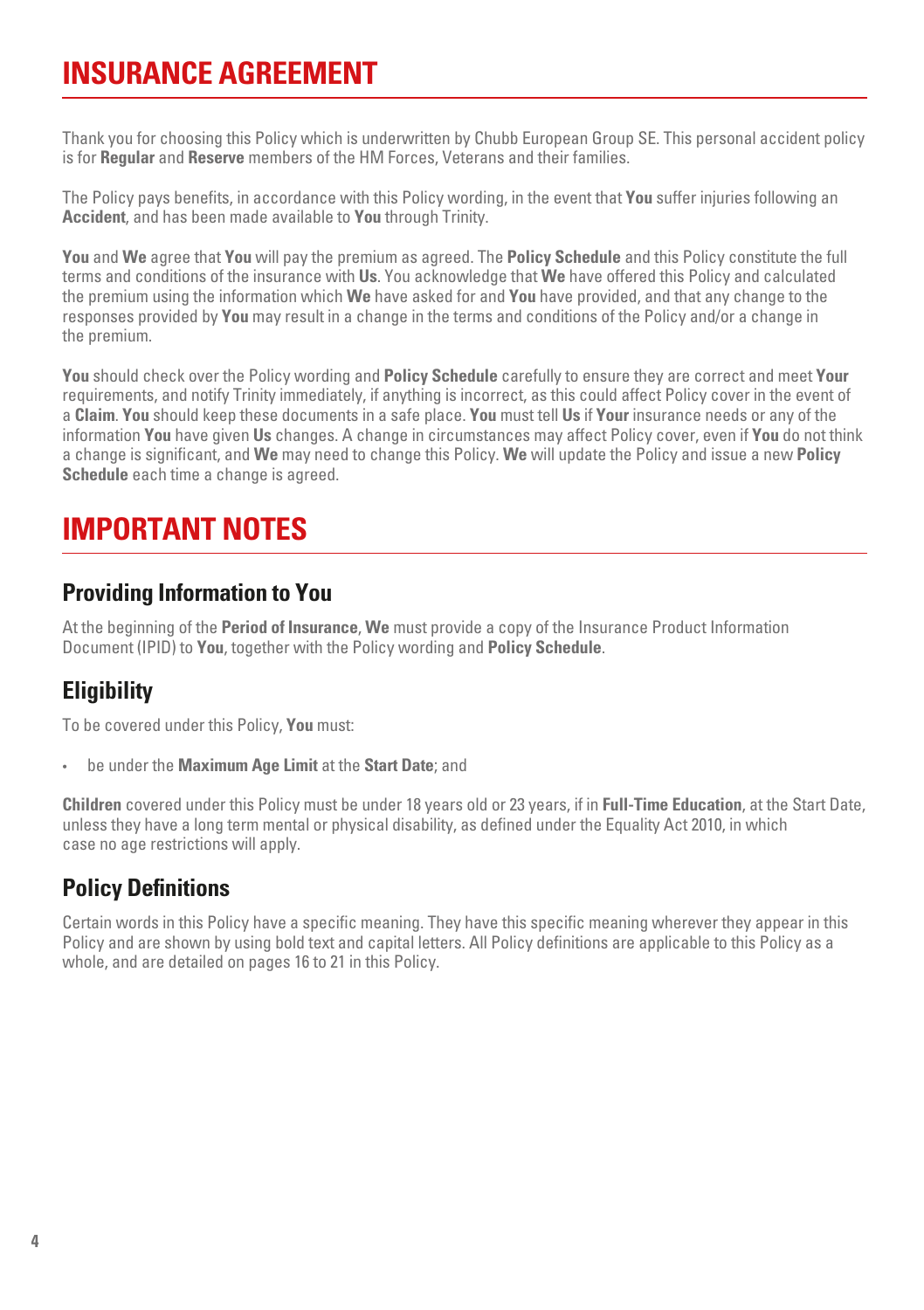# **MAKING A CLAIM**

## **Telling Us about Your Claim**

If anything happens that may result in a **Claim** under this Policy, **You** must tell **Us** as soon as reasonably possible after the event. If **You** cannot do this, a personal representative can do this for **You**.

Chubb (Claims Dept.), PO Box 682, Winchester, SO23 5AG Tel **+44 (0) 345 841 0059** Email **uk.claims@chubb.com** Website **www.chubbclaims.co.uk**

**You** should notify any **Claim** to **Us** as soon as is reasonably possible. If **You** delay notifying a **Claim** to **Us** and the delay prejudices **Us** in investigating or assessing **Your Claim**, this may impact the **Claim** being paid at all, or the amount of the **Claim** that is paid.

## **Information We may need about Your Claim**

**You** will at **Your** own expense provide **Us** with such certificates, information and evidence as **We** may from time to time reasonably require in the form prescribed by **Us**, in order to action a relevant **Claim**. We will need to be sent any medical certificates or other documents, which **We** ask for. **We** will not pay for these.

## **Fraudulent Claims**

**We** will not pay dishonest **Claims**. If **You** make a dishonest **Claim**, **We** may cancel **Your** cover.

## **Co-operation in the Claim Process**

After any **Accidental Bodily Injury**, **You** should obtain and follow the advice of a **Doctor**. **You** must agree to a medical examination if **We** ask for it. **We** will pay for this.

**You** may be required to meet with external third parties, approved by **Us**, to substantiate **Your Claim**.

**We** may insist on a post-mortem examination if the law allows **Us** to ask for one. **We** will pay for this.

## **Paying Claims**

If **You** have a **Claim**, **We** will deal with it based on the cover details stated in **Policy Schedule** which is in force at the time of the **Accident**.

All benefit payments on valid **Claims** will be paid in **GBP** and will be paid into **Your** bank account.

For **Accidental** death, **We** will pay the **Benefit Amount** to **Your** estate and the receipt given to **Us** by **Your** personal representative will be a full discharge of liability by **Us** in respect of the **Claim** for such **Benefit Amount**.

For all benefits, excluding **Accidental** death, **We** will pay the **Benefit Amount** or the assessed percentage to **You** and **Your** receipt will be a full discharge of all liability by **Us** in respect of the **Claim** for such **Benefit Amount** or the assessed percentage. If **You** are under 18 years of age, **We** will pay the **Benefit Amount** to **Your Parent** or **Legal Guardian**, for **Your** benefit. **The Parent** or **Legal Guardian's** receipt will be a full discharge of all liability by **Us** in respect of the **Claim** for such **Benefit Amount**.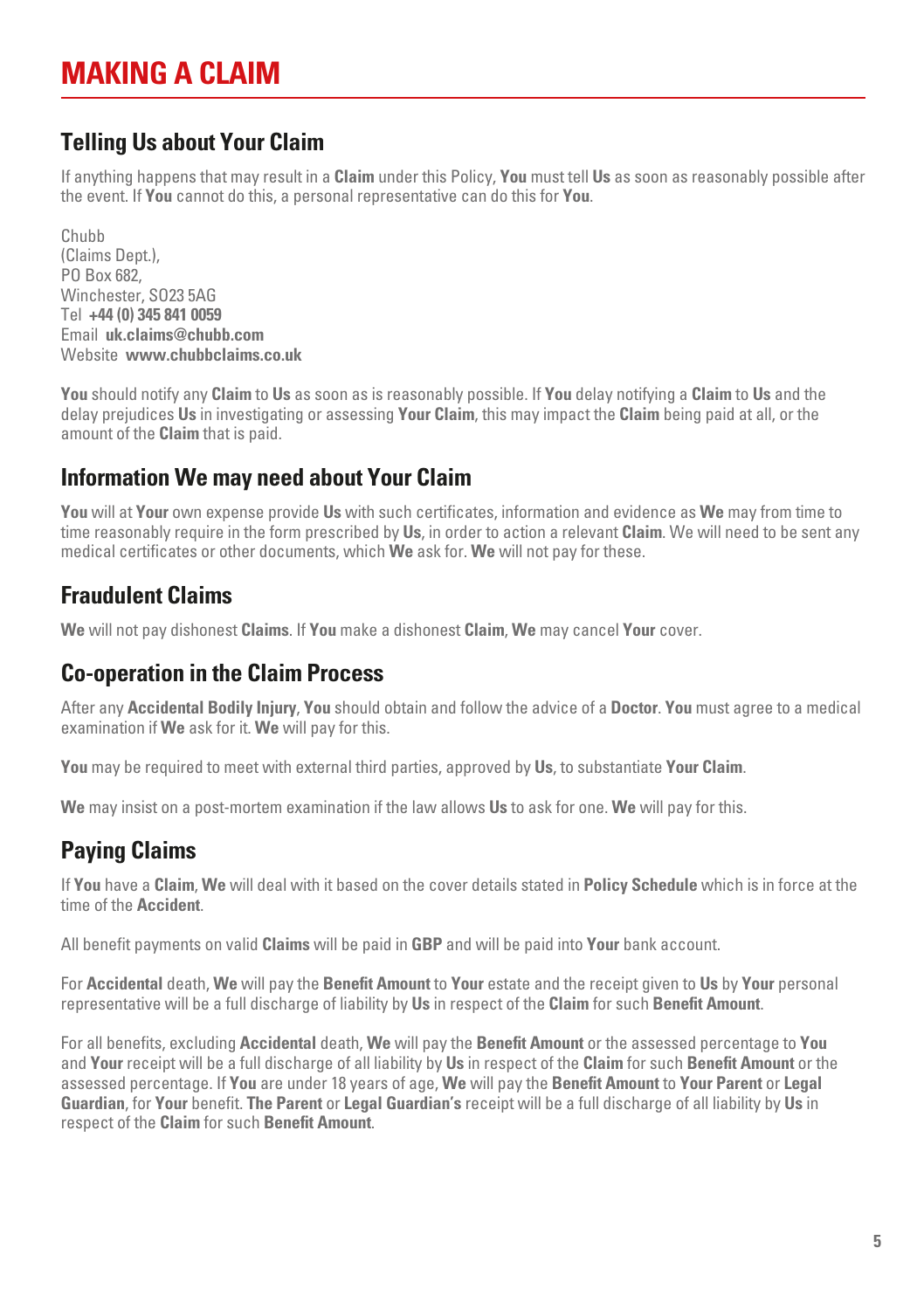# **TELEPHONE HELPLINES**

The following telephone helplines are part of this Policy, and are available to **You** to use throughout the **Period of Insurance**. **You** can access all helplines by telephoning **0800 519 9969**.

#### **Counselling**

- a) Identifying and managing stress and stressful situations.
- b) Crisis counselling.
- c) Debt emotional support.
- d) Addiction emotional support.
- e) Support on emotional aspects of living with a long-term injury or disablement.
- f) Following death, support and help for the bereaved customer and work related colleagues to cope with the trauma of their loss.
- g) Support in dealing with the psychological impact of not being able to continue in employment due to injury.
- h) Signpost and details of organisations which provide face-to-face counselling.

#### **Personal tax advice**

General advice on tax issues of a personal nature (excluding financial planning advice relating to ways of avoiding or reducing personal tax liability). This service is not provided in the Republic of Ireland.

#### **Medical advice**

- a) General medical information advice which can be given over the telephone.
- b) How to access details of the length of hospital waiting lists.
- c) Providing details of additional sources of information and societies who specialise in dealing with particular disabilities.
- d) Information on facilities available through social services.
- e) Advice on how to obtain a second opinion.

#### **Bereavement advice**

- a) Information on locating wills, obtaining grant of probate or letters of administration or the need to consult a solicitor.
- b) Advice on how to register death, the duties of the coroner and information on the documents required by the registrar.
- c) Signpost advice to a funeral director and advice on the practical details.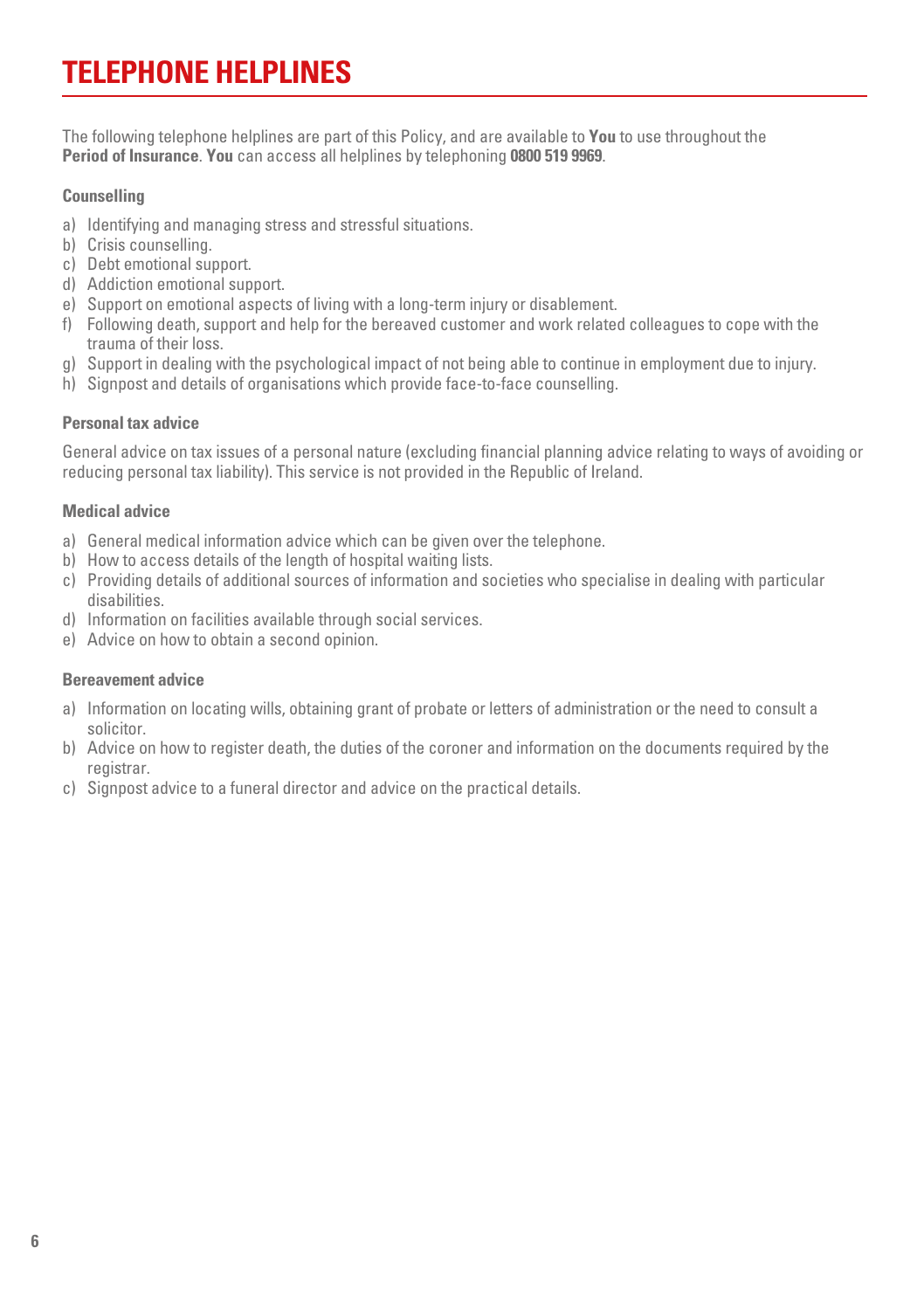# **THE COVER**

**IMPORTANT NOTE:**

**Please read the Policy and the Policy Schedule carefully to ensure you understand the cover that is in place.**

The type of cover and **Benefit Amount i**s stated in the **Policy Schedule** and the Insurance Product Information Document (IPID). The cover applies during the **Effective Time** stated in the **Policy Schedule**.

The **Benefit Amounts** payable under this Policy will not take into account any psychological effects.

# **SECTION 1 – Serious Injury**

If during a **Period of Insurance** and **Effective Time You** have an **Accident** which causes **You Bodily Injury**, **We** will pay the stated **Benefit Amounts** under Items A, B, or C below.

**A. Accidental death**

Where **Bodily Injury** results in **Accidental** death **We** will pay the **Benefit Amount** stated in the **Policy Schedule**. This **Benefit Amount** will only become payable on production of the final death certificate.

**B. Permanent Total Disablement**

Where **Bodily Injury** results in **Permanent Total Disablement**, **We** will pay the **Benefit Amount** stated in the **Policy Schedule**.

**C. Permanent Partial Disablement**

Where **Bodily Injury** results in **Permanent Partial Disablement**, **We** will pay a percentage of the **Benefit Amount** stated in the **Policy Schedule**, as detailed in the **Permanent Partial Disablement Scale**.

#### **Specific Information for SECTION 1 – Serious Injury**

- 1. A **Benefit Amoun**t will not be payable under more than one of Items A, B, or C for **You** in respect of any one **Accident**.
- 2. The total amount payable will not exceed 100% of the **Benefit Amount** stated in the **Policy Schedule** and in respect of any one **Accident**.
- 3. If **You** were already disabled before the **Accident** or already had a condition which was gradually getting worse, **We** will assess medical evidence of the difference between **Your Permanent Disability**  before and after the **Accident**, and may reduce **Our** payment proportionately.
- 4. If benefit is payable for **Loss of Limb** then benefit for parts of that limb cannot also be claimed.
- 5. If **You** disappear and it is reasonable for the police or registration authorities to believe that **You** have died as a result of **Bodily Injury**, **We** will pay the **Accidental** death **Benefit Amount**. **Our** payment will be subject to a signed undertaking given by **Your** legal representatives that if **You** are later found to be alive, the **Accidental** death **Benefit Amount** will be refunded to **Us**.

# **SECTION 2 – Disfigurement or Scarring of the Body from Burns**

If during a **Period of Insurance** and **Effective Time You** have an **Accident** which causes **You Bodily Injury**  resulting in disfigurement or scarring of **Your Body** of at least 4.5% of the total **Body** surface area from **Burns**, **We** will pay the appropriate **Benefit Amount** stated in the **Schedule of Benefits**.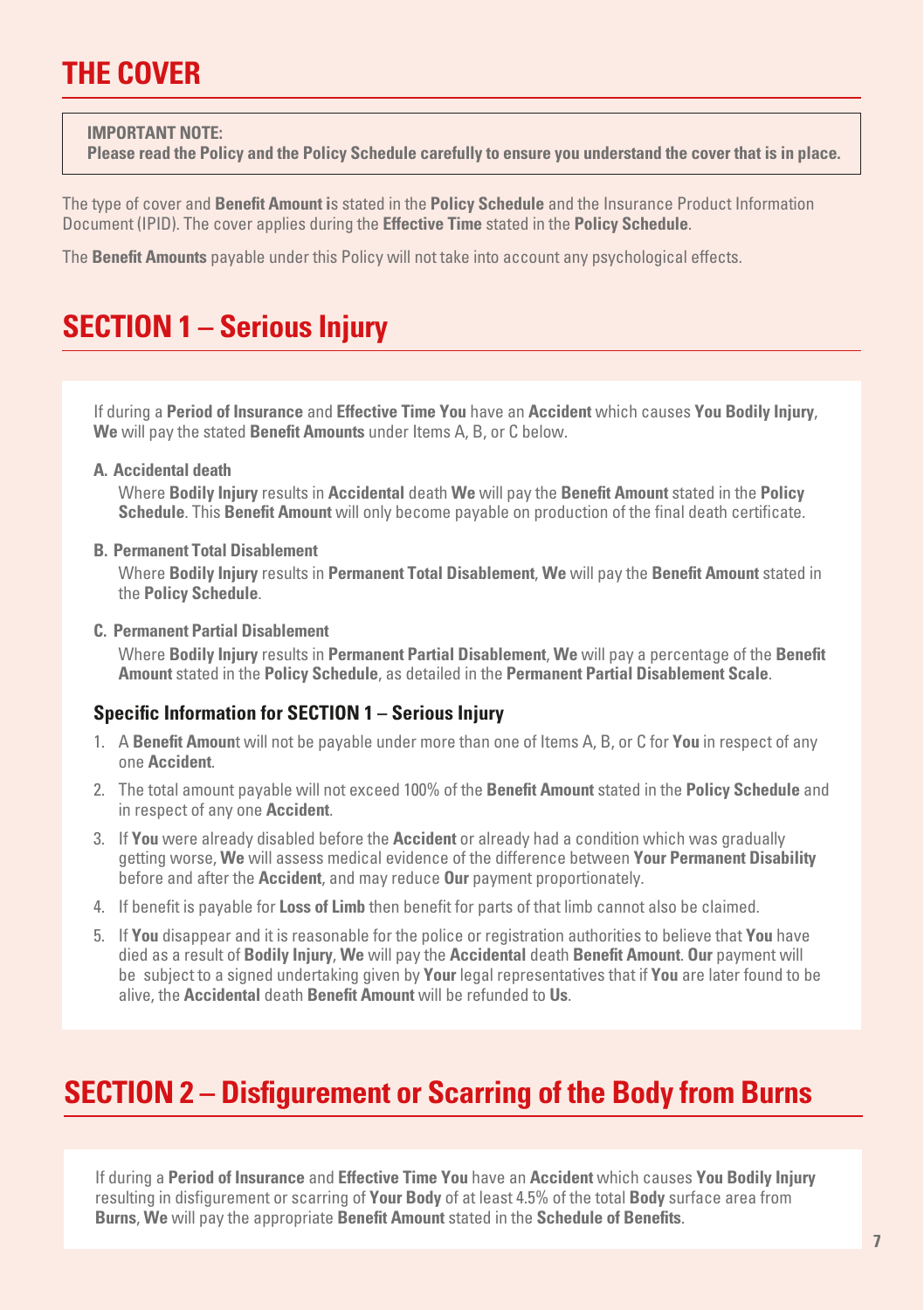# **SECTION 3 – Flesh Wounds**

If during a **Period of Insurance** and **Effective Time You** suffer a **Flesh Wound** which causes **You Bodily Injury**  resulting in a wound of at least 15 square centimetres or 15 centimetres in length, **We** will pay the appropriate **Benefit Amount** stated in the **Schedule of Benefits**.

If during a **Period of Insurance** and **Effective Time You** suffer a **Flesh Wound** which causes **Facial Scarring**  resulting in a wound that either has square area or length of 5 cm, **We** will pay the appropriate **Benefit Amount**  stated in the **Schedule of Benefits.**

# **SECTION 4 – Broken Bones**

If during a **Period of Insurance** and **Effective Time You** have an **Accident** which causes **You Bodily Injury**  resulting in **Broken Bones** (see Policy Definitions on pages 16-21) , **We** will pay the **Benefit Amount** stated in the **Policy Schedule**.

In the event of multiple **Fractures** to a bone as a result of the same **Accident** the **Benefit Amount** will apply only once to each **Fractured** bone. **We** will consider a **Colles' Fracture** or a **Pott's Fracture** to be a single **Fracture** of a bone.

#### **Specific Exclusion for Section 4 – Broken Bones**

(note: General Exclusions also apply – see page 11 of this Policy)

**We** will not pay any benefit for **Bodily Injury** resulting solely in **Broken Bones** in the fingers or toes.

# **SECTION 5 – Hospital Stay**

If during a **Period of Insurance** and **Effective Time You** are hospitalised due to **Bodily Injury** or **Illness** resulting in a stay of at least five nights, **We** will pay the **Benefit Amount** stated in the **Policy Schedule**, up to a maximum period of 100 nights.

#### **Specific Exclusions for Section 5 – Hospital Stay**

The Company shall not be liable for:

- a) Elective and/or cosmetic surgery.
- b) Any medical condition diagnosed as Chronic prior to incepting cover.
- c) An **Insured Person** suffering from diagnosed stress, anxiety, depression, mental anguish, mental disorder or neurosis.
- d) An **Insured Person** suffering from any pre-existing condition, defined as a condition of Chronic or recurring nature from which **You** suffered or received medical attention or treatment at any time within the 24 months prior to the commencement of claim.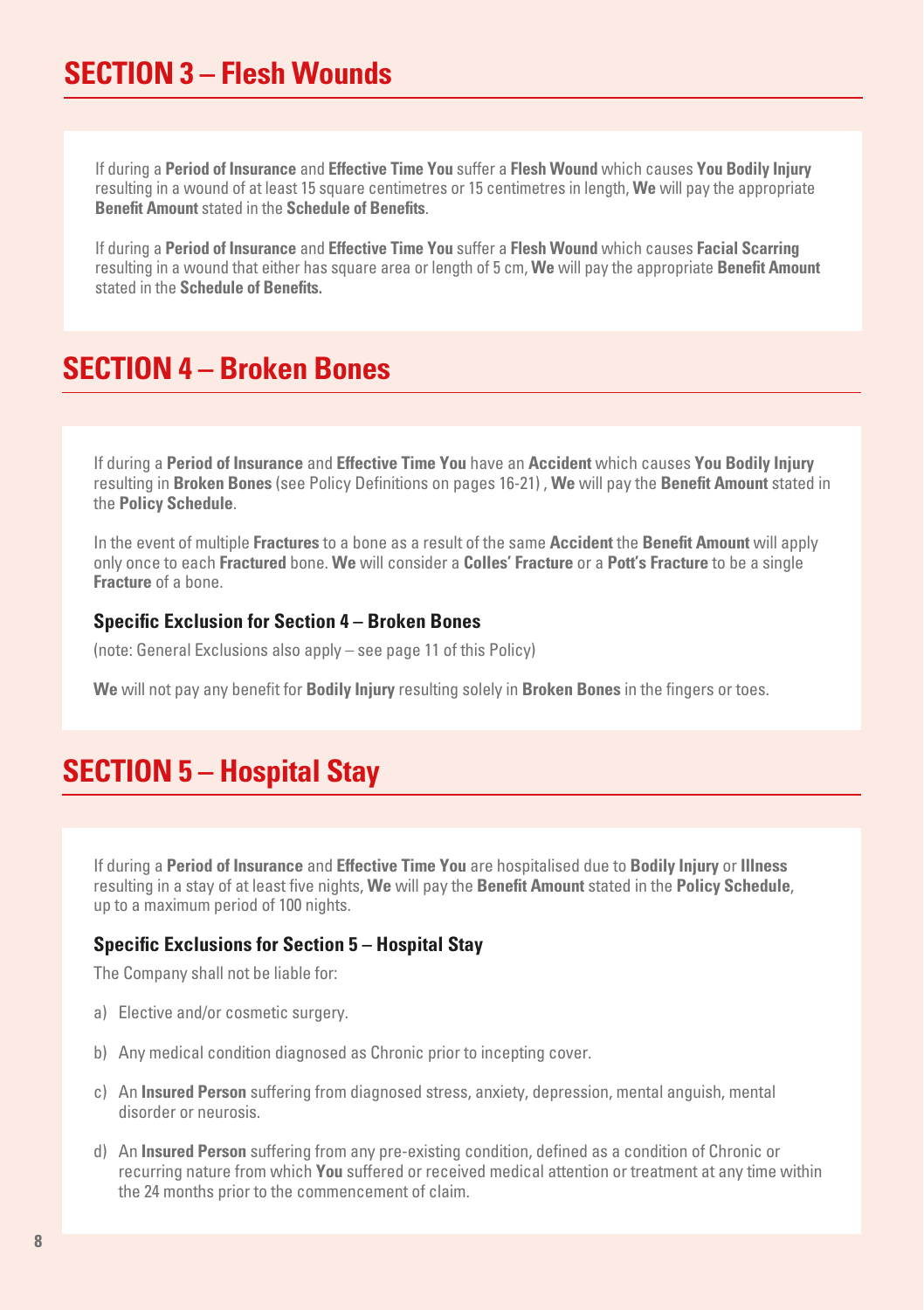If during a **Period of Insurance** and **Effective Time You** are hospitalised due to **Bodily Injury** or **Illness** resulting in **Hospital Stay** of at least five consecutive nights and, when subsequently discharged, **You** are advised by a **Doctor** to undergo a period of **Recovery**, We will pay the **Benefit Amount** stated in the **Policy Schedule** for each **Accident**.

#### **Specific Exclusions for Section 6 – Recovery**

The Company shall not be liable for:

- a) Elective and/or cosmetic surgery.
- b) Any medical condition diagnosed as Chronic prior to incepting cover.
- c) An **Insured Person** suffering from diagnosed stress, anxiety, depression, mental anguish, mental disorder or neurosis.
- d) An **Insured Person** suffering from any pre-existing condition, defined as a condition of Chronic or recurring nature from which **You** suffered or received medical attention or treatment at any time within the 24 months prior to the commencement of claim.

# **SECTION 7 – Hostage**

If during a **Period of Insurance** and **Effective Time You** are subject to **Hijack** or being taken **Hostage We** will pay the daily **Benefit Amount** stated in the **Schedule of Benefits** for up to the first 24 hours and then per 24 hours for up to the maximum **Benefit Period**.

# **SECTION 8 – Coma**

If during a **Period of Insurance** and **Effective Time Yo**u have an **Accident** which causes **You Bodily Injury** resulting in **You** falling, or being induced into a **Coma** lasting beyond the length of the **Waiting Period**, **We** will pay the **Benefit Amount** stated in the **Policy Schedule** for each full day beyond the **Waiting Period** during which **You** remain in a **Coma** up to the maximum **Benefit Period**.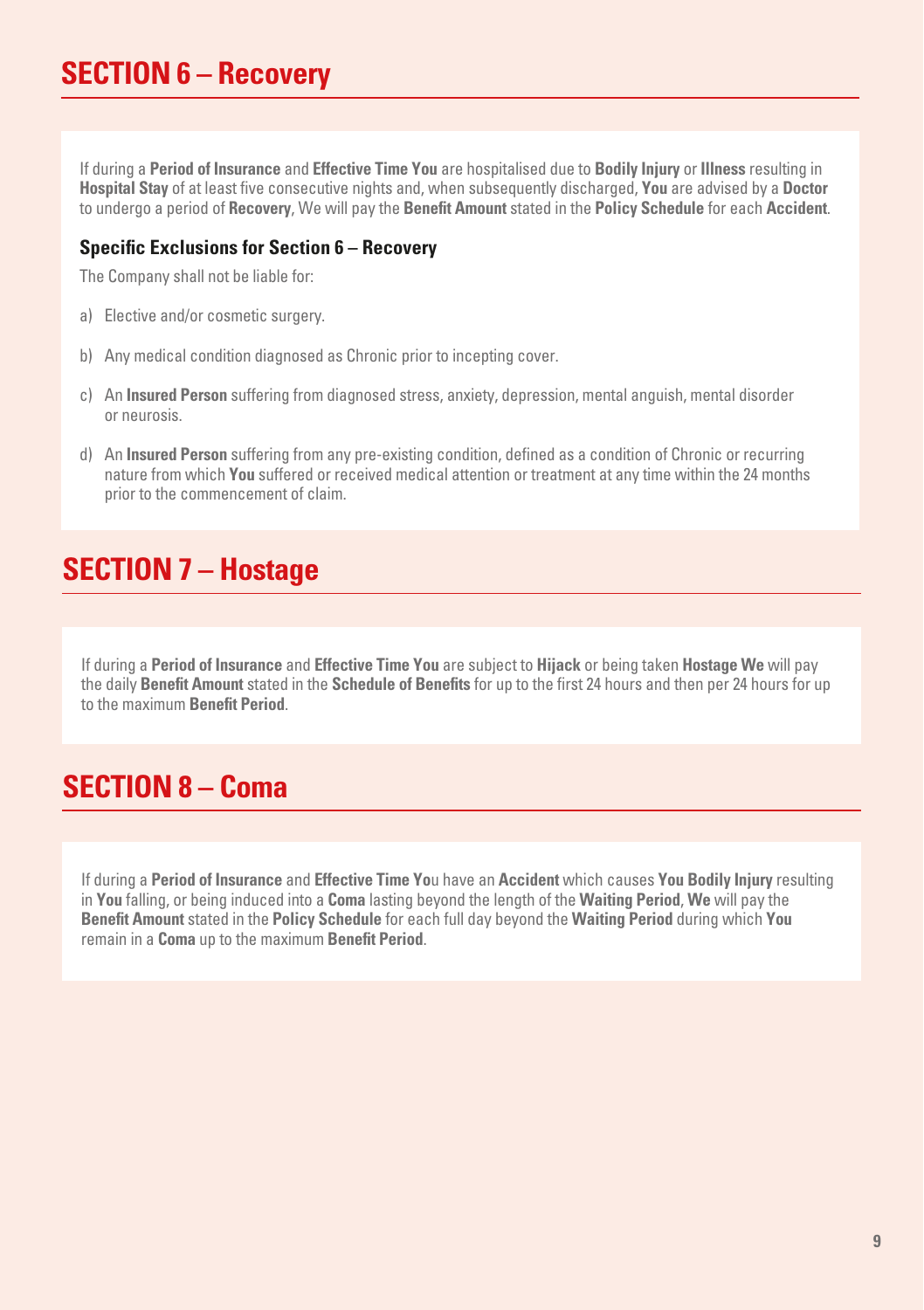#### **Home/Vehicle Modification**

If during a **Period of Insurance** and **Effective Time You** have an **Accident** which causes **You Bodily Injury** resulting in a valid **Claim** being payable under Section 1 – Serious Injury items B. (Permanent Total Disablement), or C (Permanent Partial Disablement), **We** will reimburse **You** for expenses incurred, up to the **Benefit Amount** stated in the **Policy Schedule** for adapting **Your** home and/or vehicle or for relocating to another home to cater for the practical changes involved in living with **Your** disablement.

#### **Childcare**

If during a **Period of Insurance** and **Effective Time You** have an **Accident** which causes **You Bodily Injury** resulting in a valid **Claim** being payable under Section 1 – Serious Injury items A (**Accidental** Death) and B. (Permanent Total Disablement), **We** will reimburse **You** (or **Your** estate in the event of **Your Accidental** Death) for the reasonable expenses incurred, up to the **Benefit Amount** stated in the **Policy Schedule** for providing domestic cooking, cleaning, laundry, registered childcare and similar services to support **Your Children**.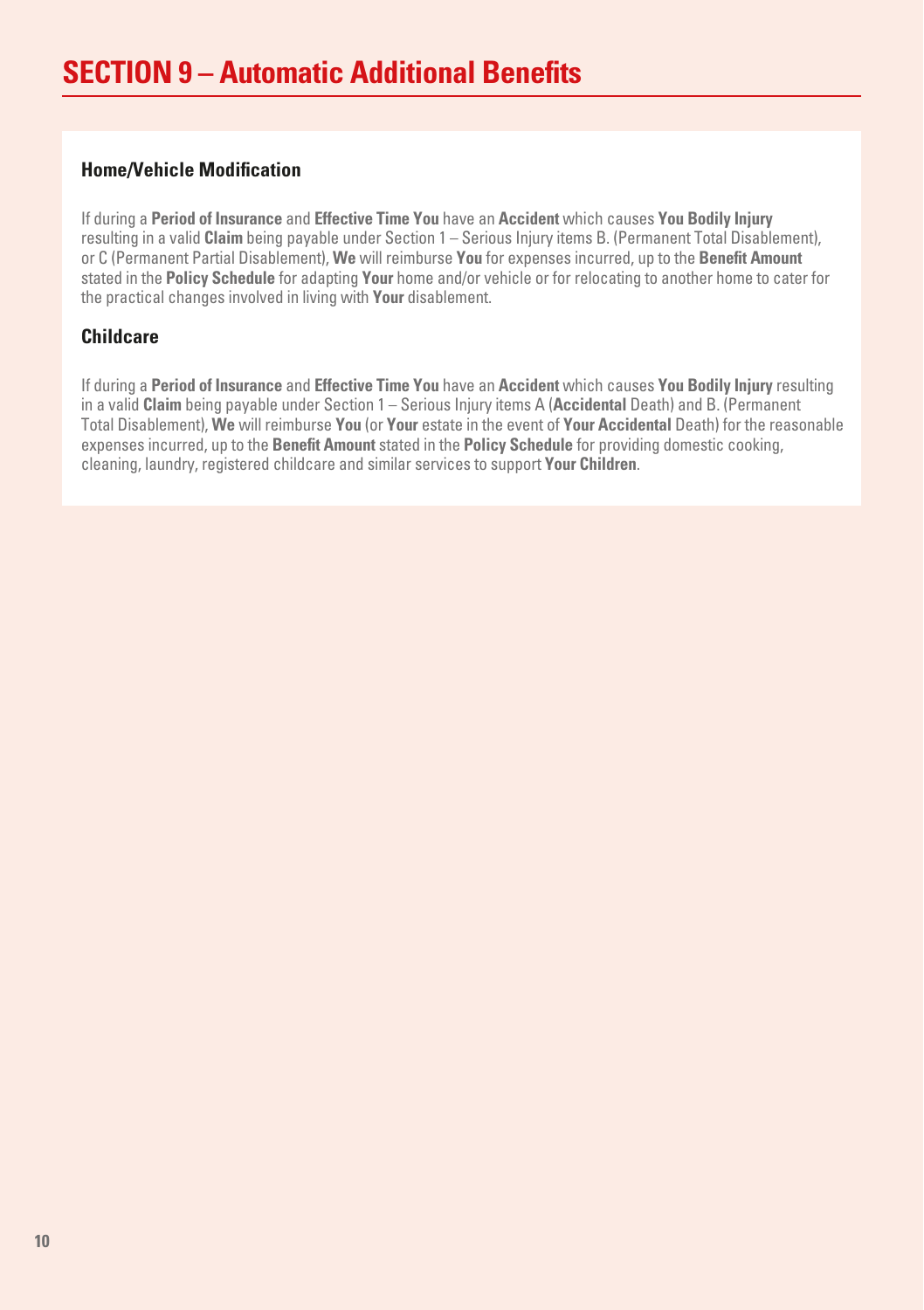# **GENERAL EXCLUSIONS**

**These General Exclusions apply to all sections of this Policy, and are in addition to the Specific Exclusions listed under Section 4 (Broken Bones) and Specific Information under Section 1 (Serious Injury) of this Policy.**

**We** will not be liable for payment of any benefit for **Bodily Injury**, loss or expense due to:

- any illness or disease not directly resulting from **Bodily Injury**; (not applicable to Section 5 Hospital Stay, and Section 6 – Recovery)
- **War**, whether war be declared or not, hostilities or any act of war or civil war between any of the following countries; France, United Kingdom, Russia and any other member state of the Commonwealth of Independent States, United States of America or the People's Republic of China.;
- suicide, attempted suicide or deliberate self-inflicted injury by **You** regardless of the state of **Your** mental health;
- **Your** participation in any sport as a **Professional**, including competing, training and coaching;
- **Your** illegal acts;
- repetitive stress (strain) injury or syndrome or any gradually operating cause;
- post-traumatic stress disorder or related syndromes or any psychological or psychiatric condition;
- bacterial or viral infection except where it is the direct result of **Accidental Bodily Injury**, (not applicable to Section 5 – Hospital Stay, and Section 6 – Recovery);
- regardless of any contributory cause, this insurance does not cover any claim in any way caused or contributed to by an Act of Terrorism or war or civil war involving the use, threat of, or release of any nuclear weapon or device or chemical, radiological or biological agent. For the purposes of this exclusion an Act of Terrorism means an act including, but not limited to, the use of force or attempted force or violence by any person or group of persons, whether acting alone or on behalf of or in connection with any organisation or government, committed for political, religious, ideological or ethnic purposes or reasons including the intention to influence any government and/or to put the public, or any section of the public, in fear.
- **We** will not pay any **Claims** which would result in **Us** being in breach of United Nations resolutions or trade or economic sanctions or other laws of the European Union, United Kingdom, or United States of America. **You** should contact **Our** Customer Services Team on 0345 841 0056 for clarification of Policy cover for travel to countries which may be subject to United Nations resolutions or trade or economic sanctions or other laws of the European Union, United Kingdom, or United States of America.
- Applicable to US Persons only: Policy cover for a journey involving travel to/from/through Cuba will only be effective if the US Person's travel has been authorised by a general or specific licence from OFAC (USTreasury's Office of Foreign Asset Control). For any **Claim** from a US Person relating to Cuba travel, **We** will require verification from the US Person of such OFAC licence to be submitted with the **Claim**. US Persons will be deemed to include any individual wherever located who is a citizen or ordinarily resident in the United States (including Green Card Holders) as well as any corporation, partnership, association, or other organisation, wherever organised or doing business, that is owned or controlled by such persons;
- **We** will not be liable to make any payment under this Policy where **You** do not meet the **Eligibility Criteria** detailed on page 4 of this Policy.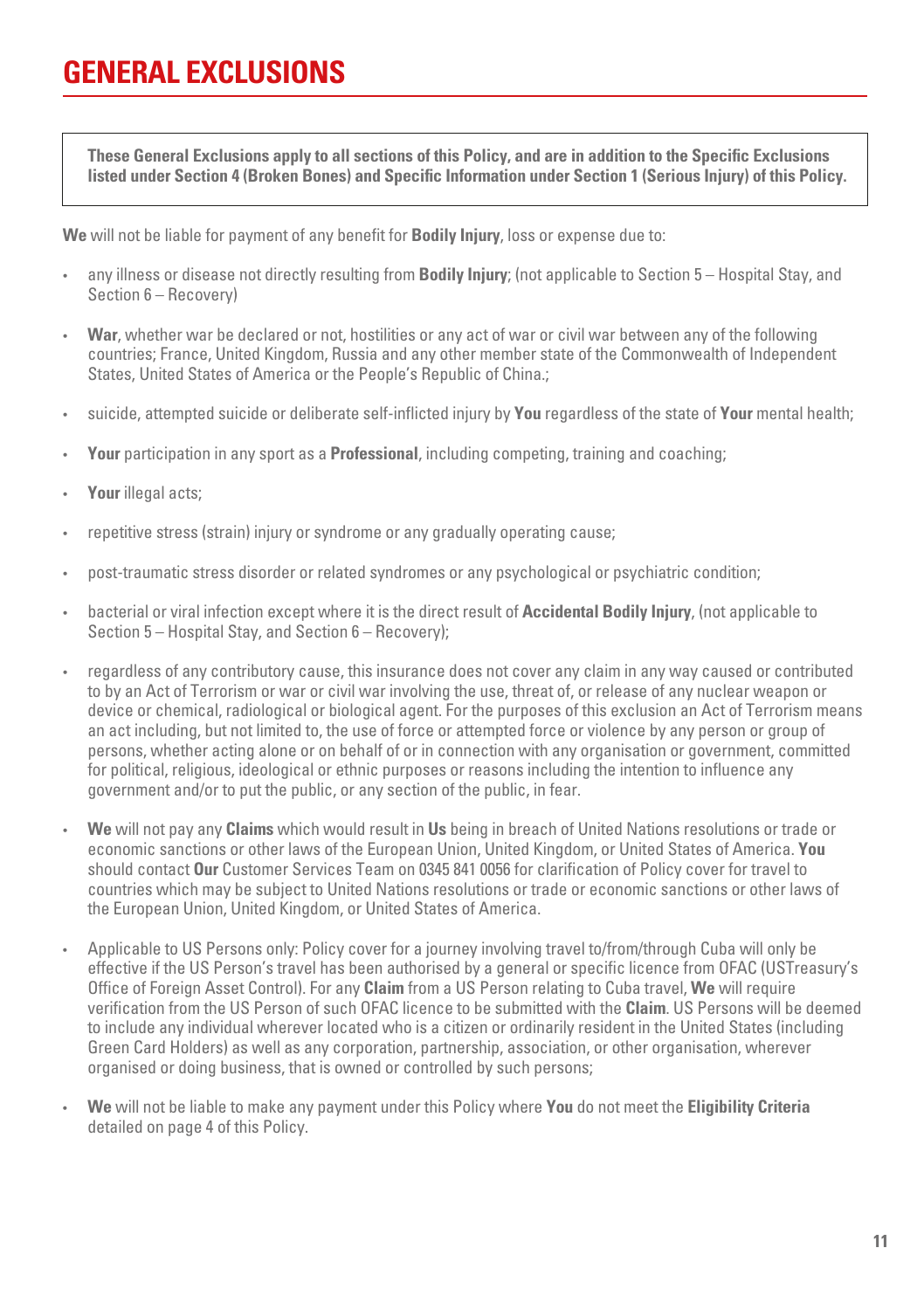# **PAYING YOUR PREMIUMS**

The amounts **You** must pay, and when, are shown in the **Policy Schedule**. If **You** do not start paying the premiums, this Policy will not provide any cover.

The **Total Monthly Premium** is due on the 1st of the month immediately following the **Commencement Date of Insurance**. The premium purchases cover under the terms of this insurance for a calendar month from the **Commencement Date** and any further payment extends the insurance accordingly.

If any payment is not paid on the due date the **Insured Person** has thirty-one days in which to pay it. If it is not paid during that period the insurance will automatically be cancelled from the date the previous payments cover expired.

If the premium is paid during the thirty-one day period then cover will operate as if it had been paid on the due date.

# **WHEN COVER STARTS AND ENDS**

Cover will begin on the **Start Date**.

A **Policyholder's** insurance will cease at midnight on the day that one of the following events occur:

- they no longer meet the description of **Insured Persons** contained in the **Policy Schedule**; or
- the end of the **Period of Insurance** in which they reach the **Maximum Age Limit**; or
- they stop paying premiums for this Policy; or
- they die; or
- **We** terminate this Policy following the agreed notice period; or
- if this Policy expires

whichever hannens first.

Cover for the **Policyholder's Partner** (if insured – see **Policy Schedule**) will cease:

- when they no longer meet the description of I**nsured Persons** contained in the **Policy Schedule**; or
- at the end of the **Period of Insurance** in which they reach the **Maximum Age Limit**; or
- when the **Policyholder's** cover ends;

whichever happens first.

Cover for **Children** (if insured – see **Policy Schedule**) will cease:

- at the end of the **Period of Insurance** in which they reach the **Maximum Age Limit**; or
- when they get married; or
- when they stop being financially dependent on their **Parent** or **Legal Guardian**; or
- when the **Policyholder's** cover ends;

whichever happens first.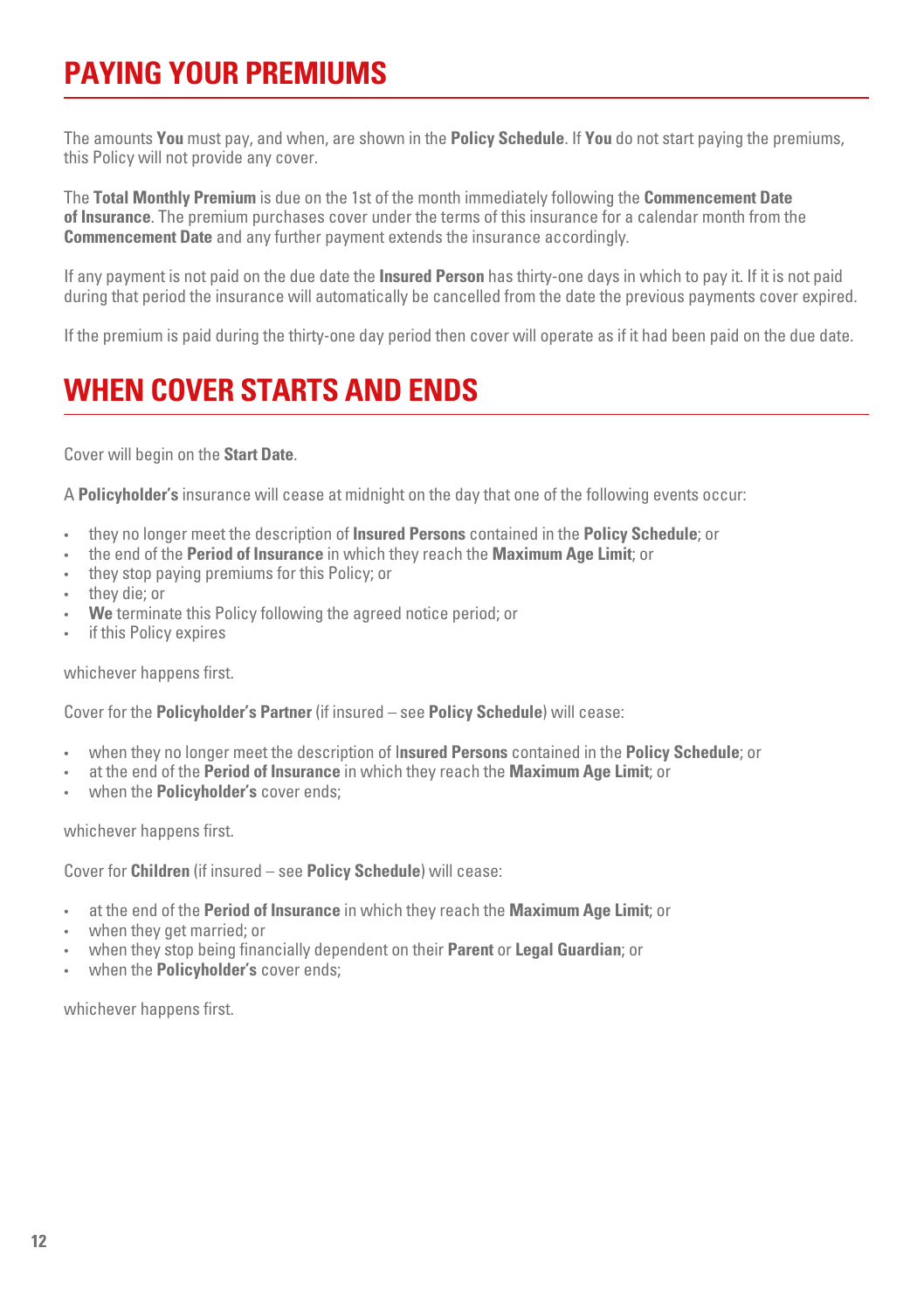# **POLICY CONDITIONS**

## **Assignment**

Subject to the Policy Condition headed 'Paying Claims', the benefits under this Policy may not be assigned or transferred by **You** unless agreed by **Us** in writing.

## **Bank Charges**

**We** will not be liable for any charges applied by the receiving bank for any transactions made in relation to a **Claim**.

## **Cancellation**

14 Day Cancellation Right

If for any reason, **You** are not satisfied with this Policy, **You** may, within 14 days of receiving **Your** policy documents, contact **Us** and **We** will cancel it. If this happens, the policy will have provided no cover and **We** will refund any premiums **You** have paid, providing no **Claim(s)** have been reported or paid.

## **Cancellation after 14 days**

If **You** want to cancel **Your** policy, **You** must contact the Administrator. They will contact **Us** and **We** will cancel **Your** policy from the date **Your** instructions are received by the Administrator, or any later date **You** give. **We** reserve the right to charge **You** a premium proportionate to the cover that has been in force up to the date of **Your** cancellation. There is no minimum duration on **Your** policy.

The Administrator's contact details are:

Trinity Insurance Services Limited, Metro House, Northgate, Chichester, West Sussex, PO19 1BJ

```
Tel +44 (0) 1243 817777
Email hello@talktotrinity.com
```
**We** may cancel

a) **Your** cover, if **You** have knowingly provided incomplete, false or misleading information that **We** have asked for during the policy application process, or where **We** are ordered or instructed to cancel this policy by a regulator, court or other law enforcement agency, at any time during the **Period of Insurance**, or in respect of a **Claim**. If this happens, **We** will give **You** 30 days written notice, in such event, the premium for the period up to the date when the cancellation takes effect will be calculated and **We** will promptly return any unearned portion of the premium paid.

## **Changing Cover**

If **You** want to change **Your** policy, or if **Your** insurance needs or any of the information **You** have given **Us** changes, **You** must contact **Us**. **We** will then decide if **We** can provide **You** with the cover **You** have requested. **Your** monthly premium may change. If **We** cannot provide cover, or if **You** do not want to pay the revised monthly premium, **You** can cancel **Your** policy.

**We** reserve the right to make changes, add to the Policy terms and/or to change the total amount payable for this insurance for legal, regulatory or taxation reasons. If this happens, **We** will write to **You** with details of the changes at least 30 days before **We** make them. .

## **Choice of Law**

This Policy, and any non-contractual obligation arising out of or in connection with it, will be governed by and construed in accordance with the laws of England and Wales and the English Courts alone will have jurisdiction in any dispute. All communication in connection with this Policy will be in English.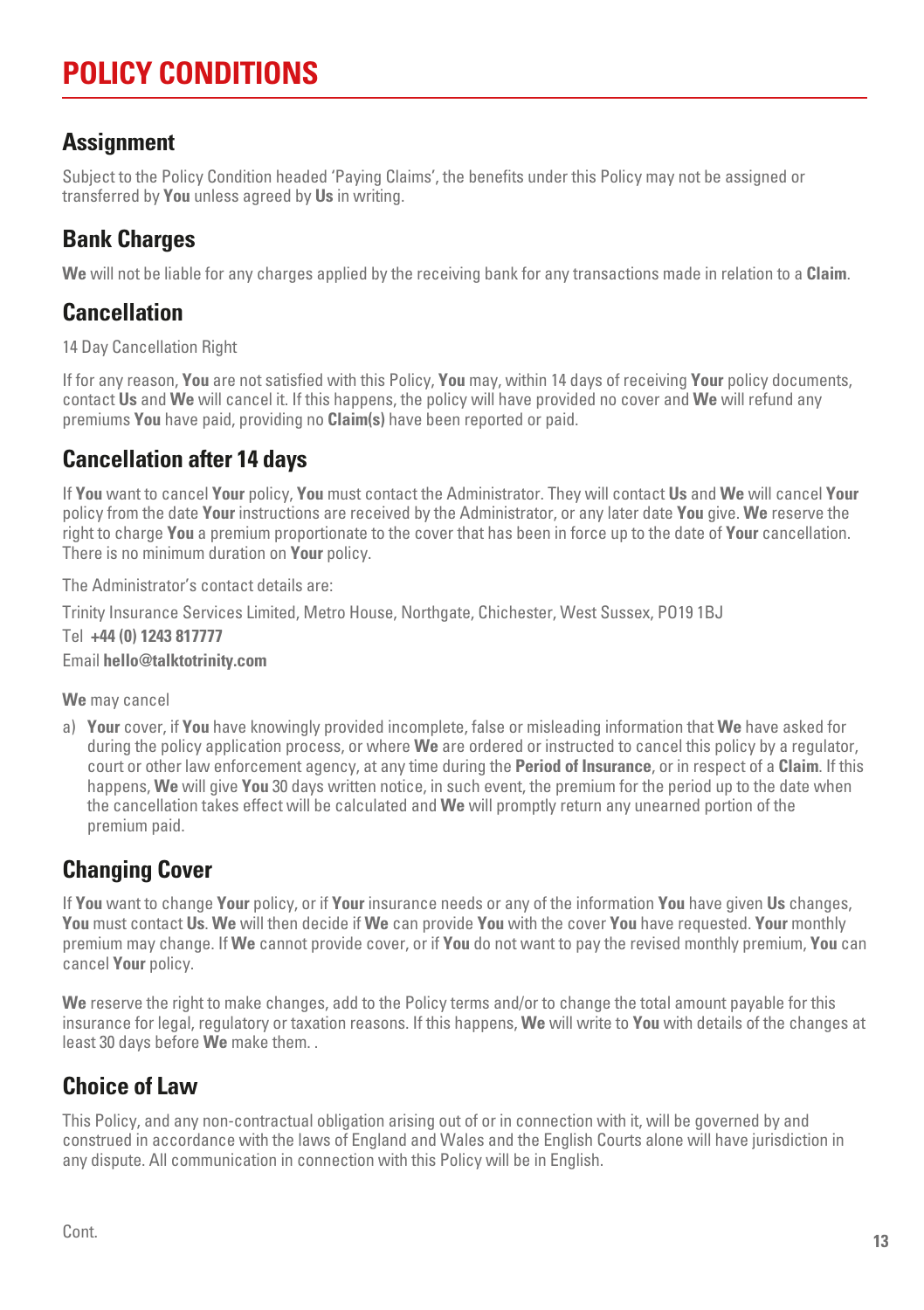## **Compliance with Policy Requirements**

**You** will comply with all applicable terms and conditions specified in this Policy. If **You** do not comply, **We** reserve the right not to pay a **Claim**.

## **Contracts (Rights of Third Parties) Act**

The Contracts (Rights of Third Parties) Act 1999, or any amendment to it will not apply to this Policy. Only **You** & **Us** can enforce the terms of this Policy. No other party may benefit from this contract as of right. This Policy may be varied or cancelled without the consent of any third party.

## **Misrepresentation and Non-Disclosure**

**You** must ensure that all of the information provided to **Us** in the application process, by correspondence, over the telephone, on claim forms and in other documents is true, complete and accurate. Please note that providing incomplete, false or misleading information by the **Policyholder** and/or any other **Insured Person** (**Partner** or **Children**), could result in their cover under this Policy being terminated and may mean that all or part of a **Claim** may not be paid.

**You** acknowledge that **We** have offered the Policy and calculated the premium using the information which **We** have asked for and **You** have provided, and that any change to the responses provided may result in a change in the terms and conditions of the Policy and/or a change in the premium.

## **Interest**

No sum payable by **Us** under this Policy will carry interest unless payment has been unreasonably delayed by **Us** following receipt of all the required certificates, information and evidence necessary to support the **Claim**. Where interest becomes payable by **Us**, it will be calculated only from the date of final receipt of such certificates, information or evidence.

## **Other Taxes and Costs**

**We** are required to notify **Policyholders** that other taxes or costs may exist which are not imposed or charged by **Us**.

# **COMPLAINTS PROCEDURES**

**We** are committed to providing a high quality service and want to maintain this at all times.

If **You** have a complaint about the sale or provision of this insurance, or **You** are not happy with **Our** claims service, or any other service that **We** have provided, please contact **Us**, quoting the Policy details, so that **We** can deal with the complaint as soon as possible.

For complaints relating to customer service or premium collections: Trinity Insurance Services Limited, Metro House, Northgate, Chichester, West Sussex, PO19 1BJ

#### Tel **+44 (0) 1243 817777** Email **hello@talktotrinity.com**

For complaints relating to a claim:

The Customer Relations Manager, Chubb, PO Box 682, Winchester.  $S$ 023 5 $\Delta$ G

Tel **+44 (0) 800 519 8026** Email **customerrelations@chubb.com**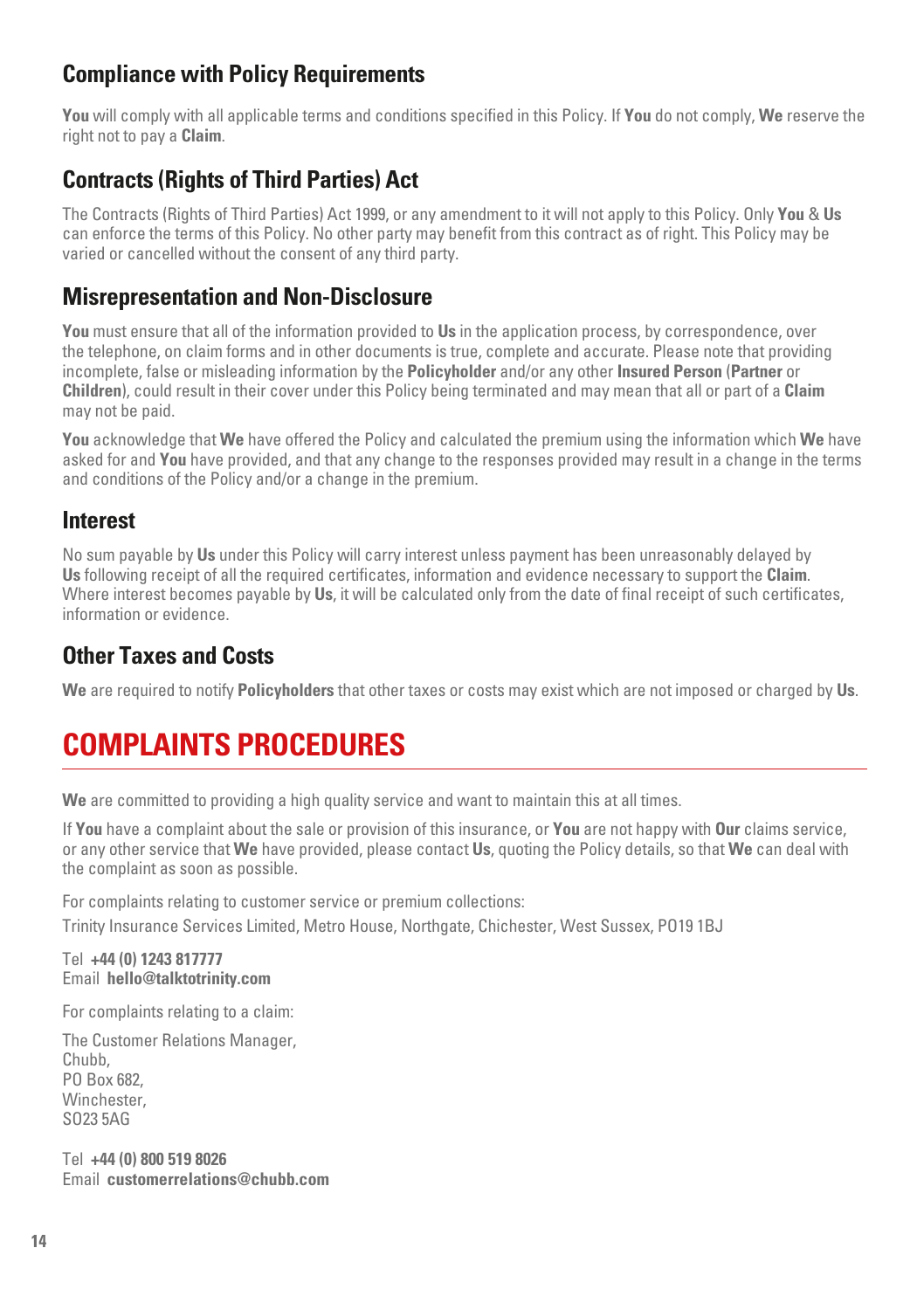**You** may be able to approach the Financial Ombudsman Service for assistance if there is dissatisfaction with **Our** final response or after eight weeks from making the complaint if not resolved satisfactorily. Any approach to the Financial Ombudsman Service must be made within six months of **Our** final response.

Contact details are given below. A leaflet explaining the procedure is available on request.

The Financial Ombudsman Service, Exchange Tower, Harbour Exchange Square, London, E14 9SR

Tel **+44 (0) 800 023 4 567** (Monday to Friday – 8am to 8pm, Saturday– 9am to 1pm) Calls are free from a UK landline or mobile.

Tel **+44 (0) 300 123 9 123**  Calls to this number are charged at the same rate as 01 or 02 numbers on mobile phone tariffs.

#### Email **complaint.info@financial-ombudsman.co.uk** Website **www.financial-ombudsman.org.uk**

Following this complaints procedure does not affect **Your** statutory rights relating to this Policy. For more information about statutory rights, **You** should contact Citizens Advice.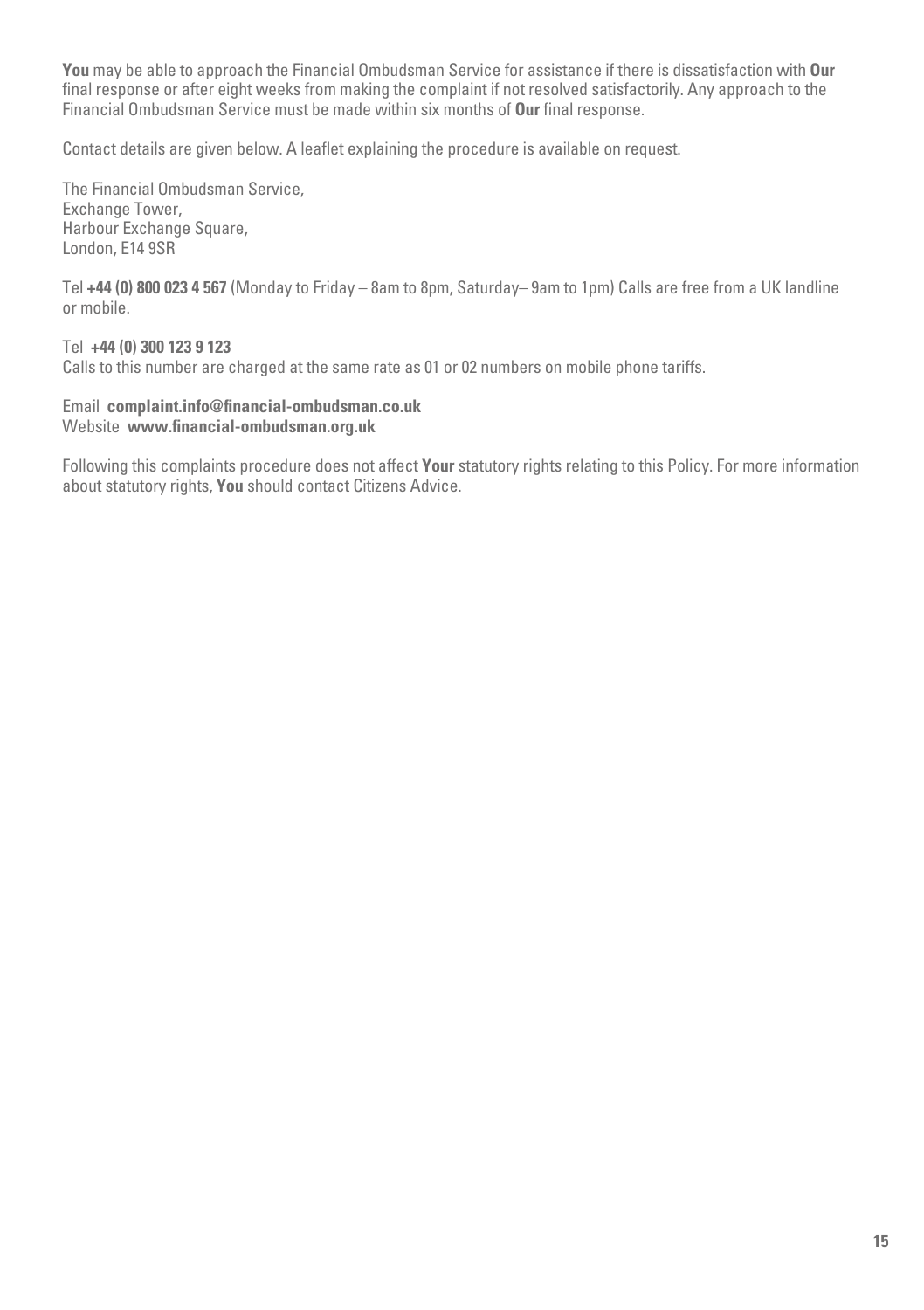# **POLICY DEFINITIONS**

Certain words in this Policy have a specific meaning. They have this specific meaning wherever they appear in this Policy and are shown by using bold text and capital letters. Plural forms of the defined words have the same meanings as the singular form. The following definitions apply to this Policy as a whole.

#### **Accident and Accidental**

A sudden identifiable violent external event that happens by chance and which could not be expected; or unavoidable exposure to severe weather.

#### **Act of Terrorism**

An act including, but not limited to, the use of force or attempted force or violence by any person or group of persons, whether acting alone or on behalf of or in connection with any organisation or government, committed for political, religious, ideological or ethnic purposes or reasons including the intention to influence any government and/or to put the public, or any section of the public, in fear.

#### **Benefit Amount**

The maximum amount **We** will pay based on the level of cover stated in the **Policy Schedule**. Some amounts may apply on a per unit of cover basis and, if applicable, this is stated in the **Policy Schedule** together with the number of units of cover that apply to **You**.

#### **Benefit Period**

The maximum consecutive period for which a **Benefit Amount** is payable as stated in the Policy.

#### **Bodily Injury**

Injury to **You** which happens while the Policy is in force and which is caused only by an **Accident** and on its own:

- a) within 24 months of the **Accident**, leads to **Permanent Disability,** death, disfigurement or scarring of the **Face** or **Body**, **Hospital Stay**, **Recovery** or **Coma**; or
- b) within 3 months of the **Accident**, leads to **Broken Bones**, or a **Flesh Wound**

and results in a **Claim** covered under this Policy.

#### **Body**

The head (excluding the **Face**) neck, trunk, legs and arms.

#### **Broken Bones**

The **Fracture** of one or more of the bones listed below:

#### **Grade I:**

- **Coccyx**;
- single rib;

#### **Grade II:**

- lower leg (fibula);
- lower leg (tibia);
- breastbone (sternum);
- two or more ribs:
- shoulder blade (scapula);
- kneecap (patella);
- ankle (tarsals);
- upper arm (humerus);
- lower arm (radius and ulna); and
- wrist (carpals).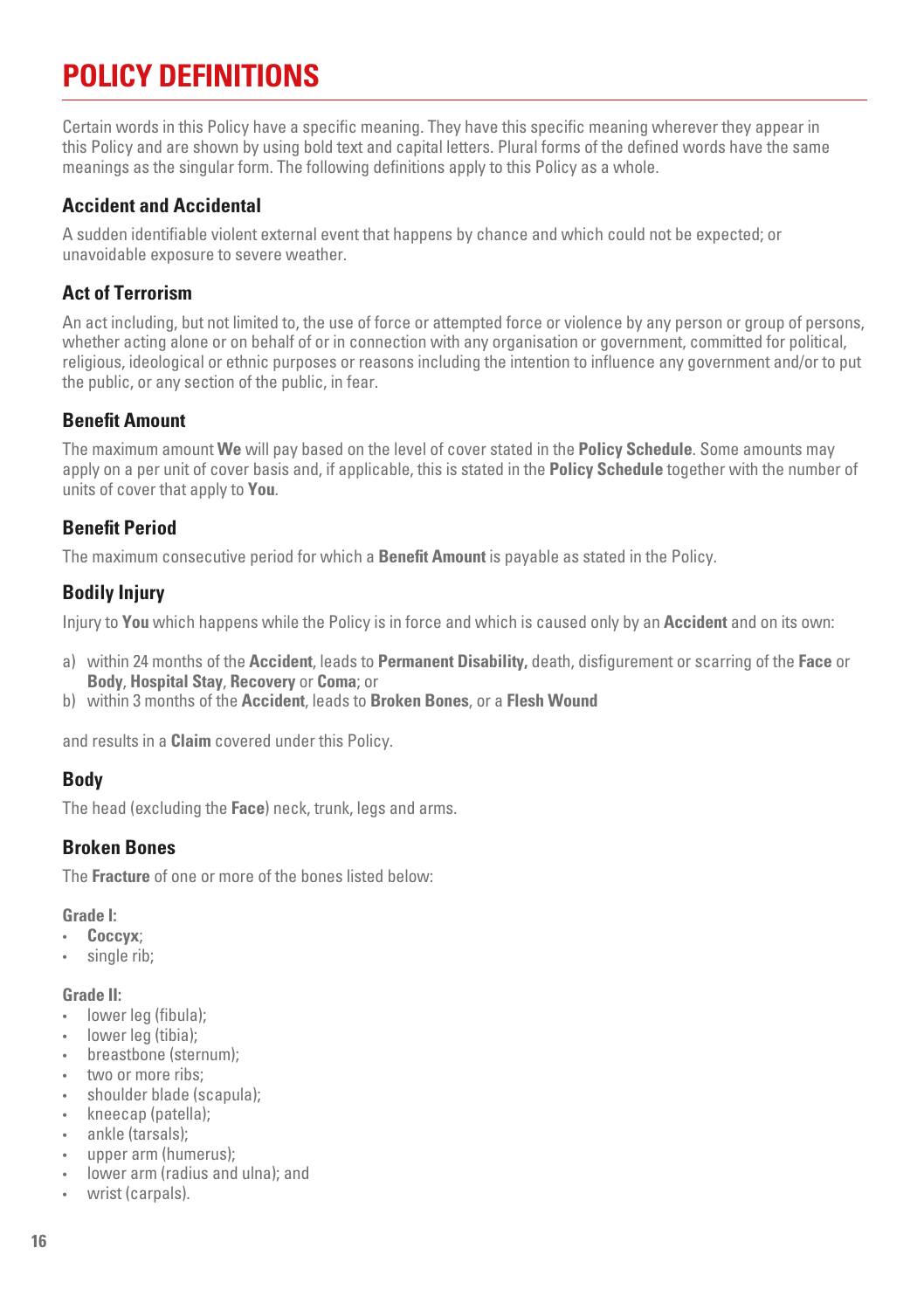#### **Grade III:**

- **Pelvis**;
- **Skull**.

#### **Grade IV:**

- Vertebrae;
- vertebral **Body** (not **Coccyx**).

#### **Burns**

Full thickness burns or burns of the 2nd or 3rd degree which cover at least 4.5% of the body surface.

#### **Child**

The children, step-children and legally adopted children for whom the **Policyholder** or their **Partner** are the **Parent** or **Legal Guardian**.

To be covered by this Policy, children must be:

- not married; and
- financially dependent on the **Policyholder** or their **Partner**;
- under 18 years old; or
- under 23 years old if still in **Full-Time Education**.

If the **Child** has a long term mental or physical disability, as defined under the Equality Act 2010, no age restrictions will apply.

#### **Claim**

A single loss or series of losses due to one cause insured by this Policy.

#### **Coccyx**

Four fused vertebrae at the bottom of the spine.

#### **Colles' Fracture**

A **Fracture** of the wrist involving a break of the distal end of both radius and ulna.

#### **Coma**

A period of unconsciousness from which **You** cannot be aroused even with the most painful stimuli, and assessed by a **Doctor** as scoring less than 9 on the Glasgow Coma Scale (this scale is a well-established measurement used by medical professionals to assess a person's state of consciousness).

#### **Doctor**

A doctor or specialist registered or licensed to practice medicine under the laws of the country in which they practice who is neither:

- **You**; or
- one of **Your** relatives unless approved by **Us**.

#### **Effective Time**

24 hours a day anywhere in the world.

#### **Face**

The area bordered by **Your** natural hairline surrounding the forehead, the front of the ears and the lower jaw.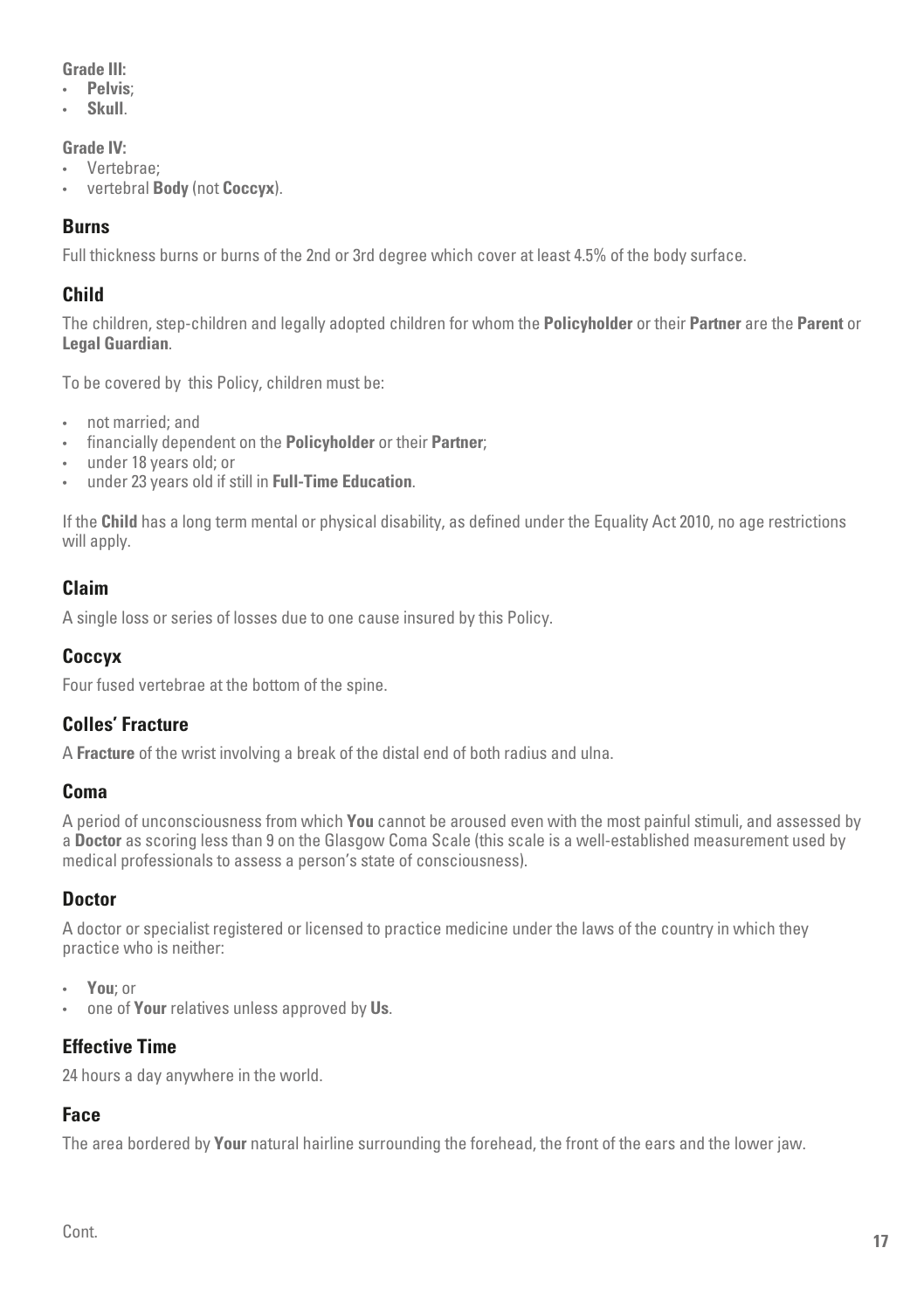#### **Flesh Wound**

**Bodily Injury** caused by a gunshot, knife, blast, shrapnel or dog bite which results in either:

- a) temporary restriction of body movement; or
- b) temporary loss of body strength; or
- c) permanent disfigurement;

that requires medical treatment by a **Doctor**.

#### **Fracture/Fractured**

A break in the continuity of the bone.

#### **Full-Time Education**

A programme of learning provided by a recognised educational body, which leads to qualification by examination or assessment which is either:

full-time study; or

a mixture of study and work experience as long as at least two thirds of the total time for the course is spent on study.

#### **GBP/£**

United Kingdom pounds sterling.

#### **Hijack**

The unlawful seizure or taking control of an aircraft or other means of transport in which an **Insured Person** is travelling as a passenger.

#### **Hospital**

An establishment which:

- exists primarily for the diagnosis, medical care and treatment of sick or injured people on an **In-Patient** basis under the supervision of **Doctor**(s) one or more of whom is available for consultation at all times;
- provides (where appropriate) facilities for major surgery within the confines of the establishment or in facilities controlled by the establishment;
- provides full-time nursing service by and under the supervision of nursing staff;

hospital will not include a special unit in a hospital or a place existing primarily:

- for the treatment of psychiatric disease or sub-normality;
- for the care of the aged, drug addicts or alcoholics;
- as a health hydro or nature cure clinic, a nursing or convalescent home, extended care facility, rest-home or hospice.

#### **Hospital Stay**

Admission to a **Hospital** as an **In-Patient** on the advice of, and under the regular care and attendance of a **Doctor**.

#### **Hostage**

The unlawful seizure or wrongful exercise of control over an **Insured Person**.

#### **In-Patient**

**Your Hospital Stay** as a resident bed patient, for which a clinical case record has been opened and which is necessary for the medical care, diagnosis and treatment of illness or **Bodily Injury** covered by this Policy and not merely for any form of nursing, **Recovery**, rehabilitation, rest, or extended-care.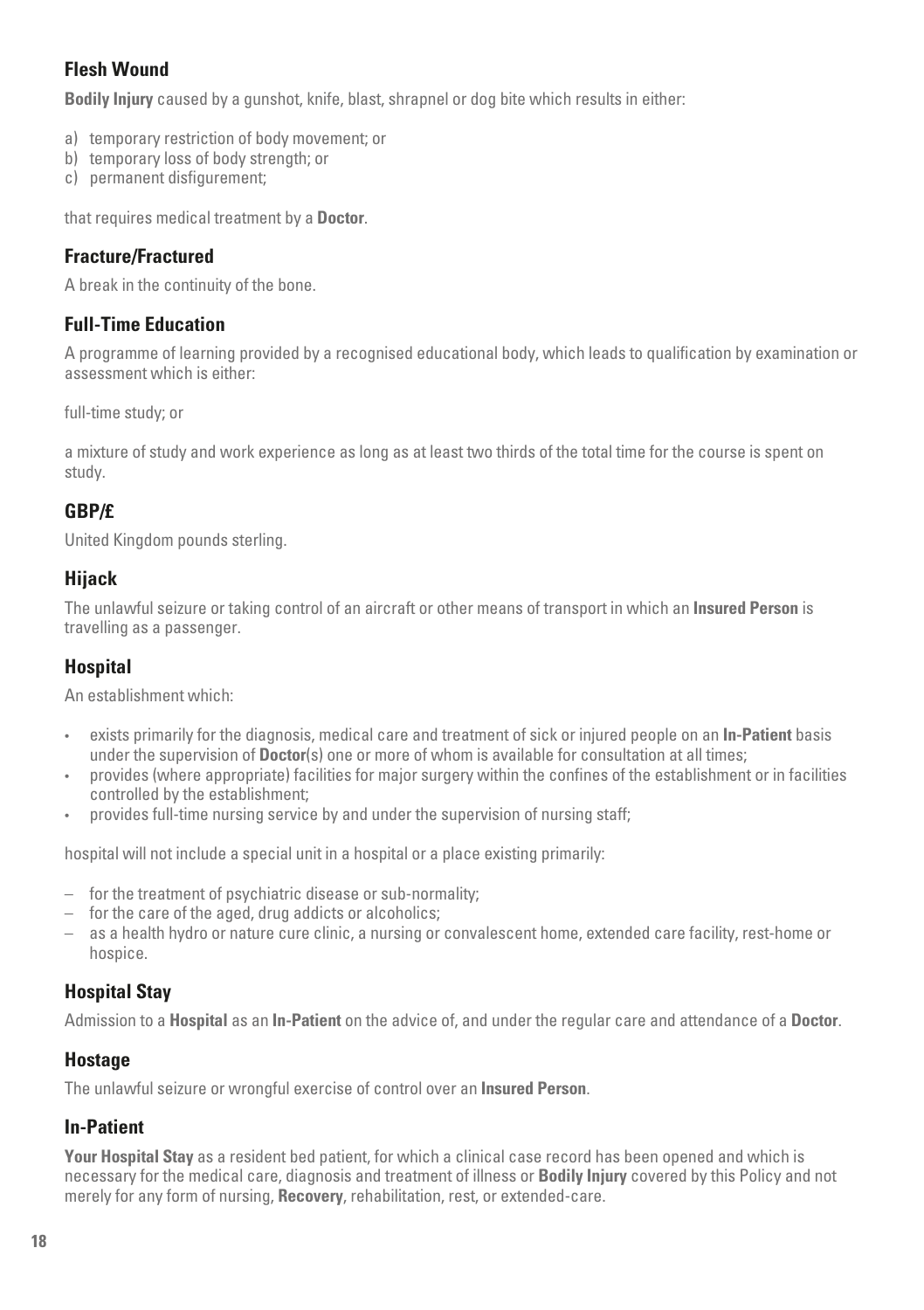#### **Illness**

Means any sudden and unexpected deterioration in health not caused by **Bodily Injury** of an **Insured Person** which first manifests itself during the **Period of Insurance** and is certified by a **Doctor**.

#### **Insured Person**

Any person or category of persons shown in the **Policy Schedule**.

#### **Loss of Hearing**

Permanent profound deafness, which means the quietest sound **You** can hear is louder than 90 decibels when tested by a qualified audiologist.

#### **Loss of Limb**

With reference to:

- an arm amputation or complete and permanent loss of all functional use at or above the wrist joint;
- a leg amputation or complete and permanent loss of all functional use at or above the ankle (talo-tibia joint).

#### **Loss of Sight in Both Eyes**

Permanent blindness which, based on medical evidence, **You** will never recover from and which results in **Your** name being added (on the authority of a qualified ophthalmic specialist) to the Register of Blind Persons maintained by the government.

#### **Loss of Sight in One Eye**

Permanent blindness which, based on medical evidence, **You** will never recover from, in an eye to the degree that, after correction using spectacles, lenses or surgery, objects that should be clear from 60 feet away can only be seen from 3 feet away or less.

#### **Loss of Speech**

Permanent and total loss of speech as confirmed by a **Doctor**.

#### **Maximum Age Limit**

The age stated in the description of **Insured Persons** in the **Policy Schedule** when cover for an **Insured Person** will cease.

#### **Parent or Legal Guardian**

A parent or a legal guardian with parental responsibility, or a legal guardian, both being in accordance with the Children Act 1989 and any statutory amendment modification or re-enactment of it, or a foster carer named on the care plan.

#### **Partner**

The **Policyholder's**:

- spouse; or
- civil partner registered pursuant to the Civil Partnership Act; or
- someone of either sex with whom the **Policyholder** has been living as though they were their spouse for at least three months.

#### **Pelvis**

All pelvic bones excluding the sacrum (the sacrum is the five fused bones at the base of the vertebral body).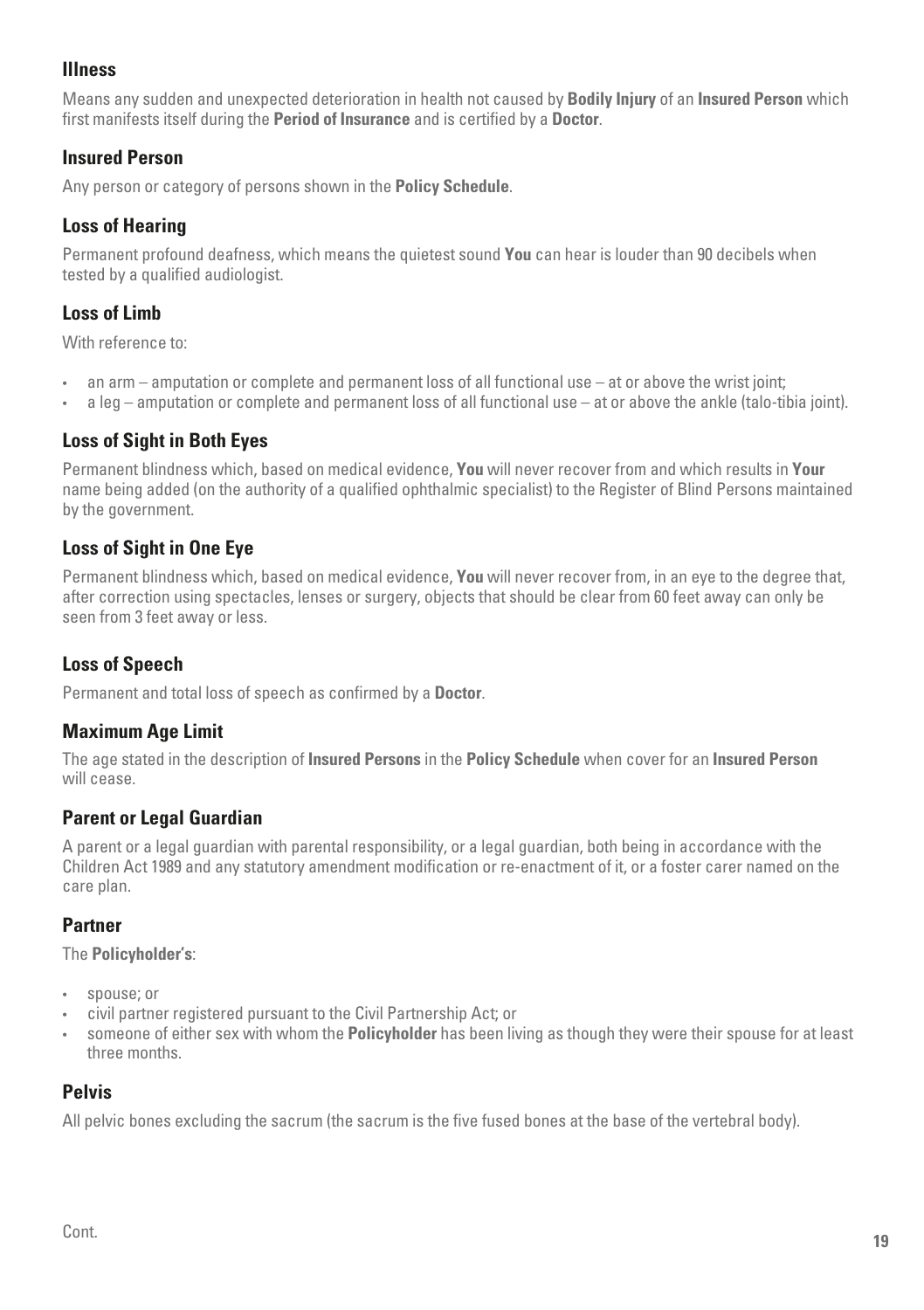#### **Period of Insurance**

As set out in the "Period of Insurance" section on the **Policy Schedule** commencing at 00.01 hours on the earliest date stated and expiring at midnight on the latest date stated.

#### **Permanent Disability**

Any form of functional disability which has lasted for at least 12 months and from which, based on medical evidence, **You** will never recover.

#### **Permanent Partial Disablement**

Any **Permanent Disability** other than **Permanent Total Disablement**, that is not otherwise excluded.

#### **Permanent Total Disablement**

If **You** were in paid work at the date of the **Accident**:

A **Permanent Disability** which stops **You** from carrying out occupational duties for which **You** are fitted by way of training, education or experience; or

If **You** were not in paid work at the date of the **Accident**:

A form of **Permanent Disability** calculated on a medical assessment by **Us** or an independent medical expert appointed by **Us**, which results in **Your** inability to perform, without assistance from another person, at least two of the following activities of daily living:

- eating;
- getting in and out of bed;
- dressing and undressing;
- toileting; or
- walking 200 metres on level ground.

#### **Permanent Total Disablement by Medical Discharge**

Disablement which totally prevents **You** from attending to any gainful occupation within HM Forces, which is likely to continue for the remainder of **Your** life and which leads to medical discharge from HM Forces within 24 calendar months of the date of the **Accident**.

#### **Policy Schedule**

The document issued to **You** by **Us**, detailing Your cover and other important information.

#### **Policyholder**

The person named in the **Policy Schedule**.

#### **Pott's Fracture**

A **Fracture** of the ankle (talo-tibial joint) involving both a **Fracture** of the lower end of the fibula and a **Fracture** of the lower end of the tibia.

#### **Recovery**

**Your** necessary recovery at home, under the regular care and advice of a **Doctor**.

#### **Regular**

A member of HM Forces who is not a recruit in training or a **Reserve**.

#### **Reserve**

A member of HM Forces who is not a recruit in training or a **Regular**.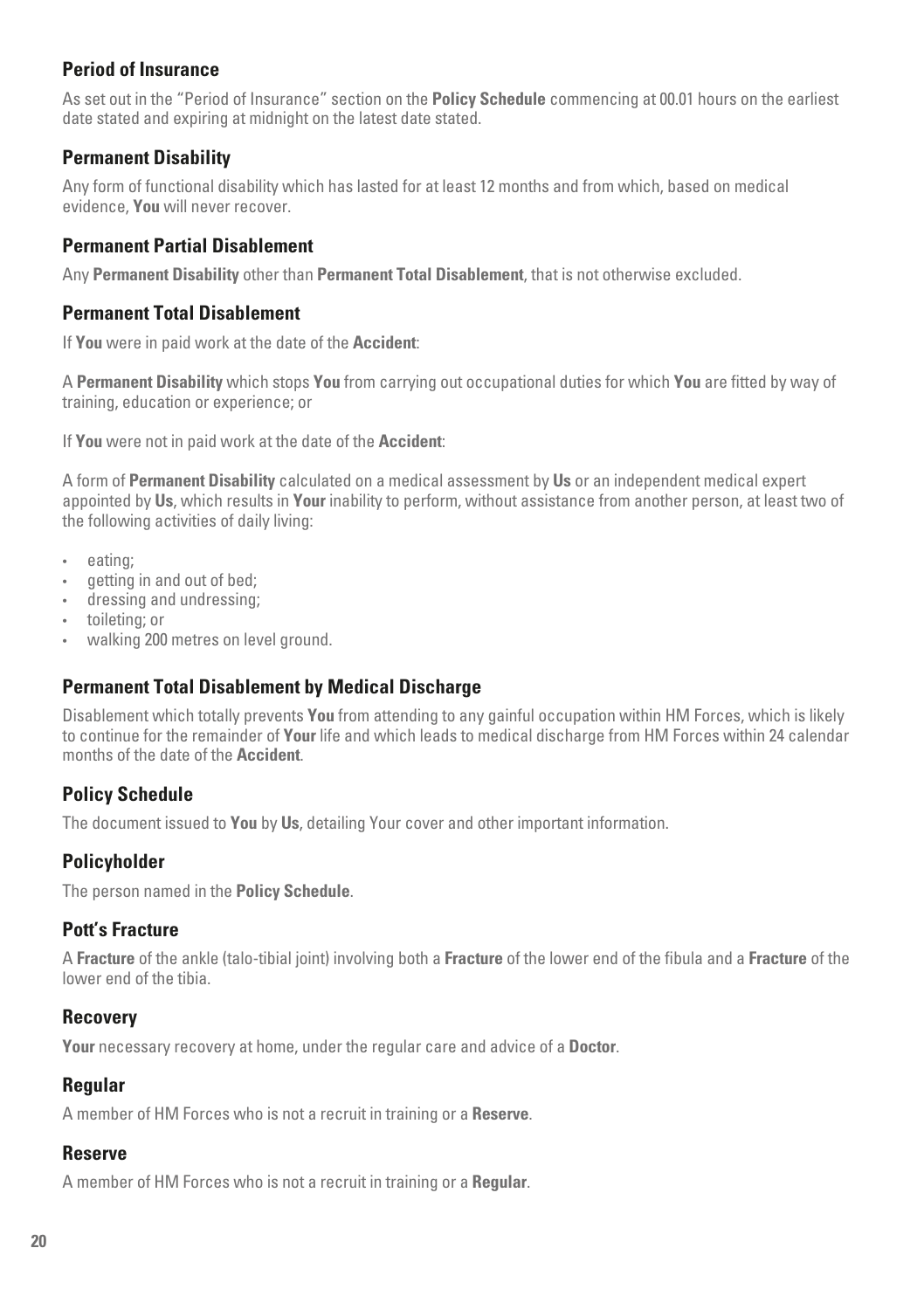#### **Skull**

All **skull** and facial bones excluding nasal bones or teeth.

#### **Start Date**

The date specified in the **Policy Schedule** showing when the insurance will start.

#### **United Kingdom**

England, Scotland, Wales and Northern Ireland (excluding Channel Islands and the Isle of Man).

#### **Waiting Period**

The period stated in the **Policy Schedule** at the beginning of a **Coma** during which benefits are not payable.

#### **War**

**War**, whether war be declared or not, hostilities or any act of war or civil war between any of the following countries; France, United Kingdom, Russia and any other member state of the Commonwealth of Independent States, United States of America or the People's Republic of China.

#### **We, Our, Us**

Chubb European Group SE.

#### **You, Your**

The **Insured Person**.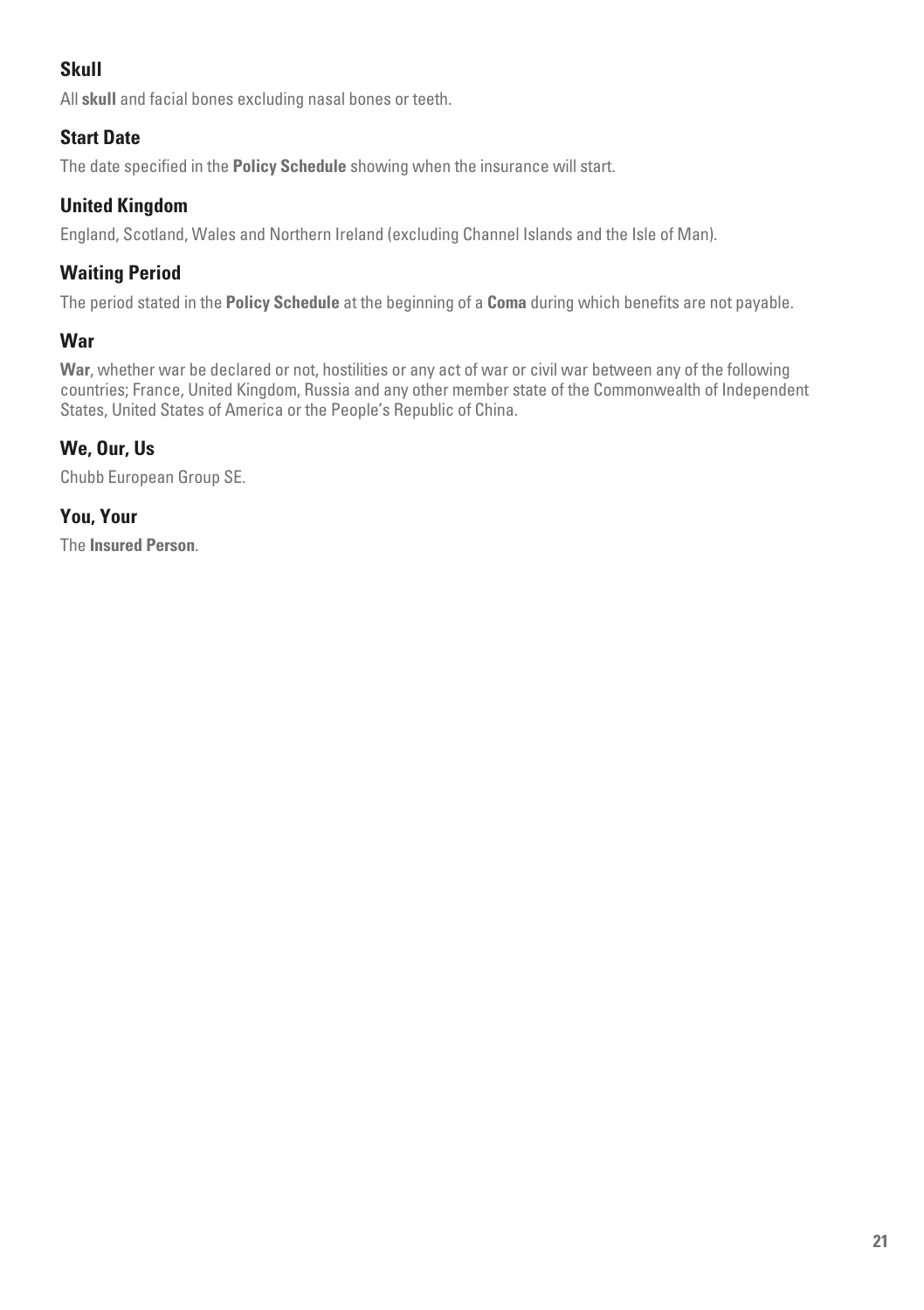## **OUR REGULATORS**

Chubb European Group SE (CEG) is a Societas Europaea, a public company registered in accordance with the corporate law of the European Union. Members' liability is limited. CEG is headquartered in France and governed by the provisions of the French insurance code. Risks falling within the European Economic Area are underwritten by CEG, which is authorised and regulated by the French Prudential Supervision and Resolution Authority (4 Place de Budapest, CS 92459, 75436 Paris Cedex 09, France). Registered company number: 450 327 374 RCS Nanterre. Registered office: La Tour Carpe Diem, 31 Place des Corolles, Esplanade Nord, 92400 Courbevoie, France. Fully paid share capital of €896,176,662.

CEG's UK branch is registered in England & Wales. Registered address: 100 Leadenhall Street, London EC3A 3BP. Authorised by the Prudential Regulation Authority and with deemed variation of permission. Subject to regulation by the Financial Conduct Authority and limited regulation by the Prudential Regulation Authority. Details of the Temporary Permissions Regime, which allows EEA-based firms to operate in the UK for a limited period while seeking full authorisation, are available on the Financial Conduct Authority's website (FS Register number 820988).

## **FINANCIAL SERVICES COMPENSATION SCHEME**

In the unlikely event of the Insurer being unable to meet its liabilities, Insured Persons who are located in the UK, Channel Islands, Isle of Man or Gibraltar (or who have risks located in these jurisdictions) may be entitled to compensation under the Financial Services Compensation Scheme. Further information can be obtained from the Chubb European Group SE or from the Financial Services Compensation Scheme at the following address:

Financial Services Compensation Scheme, PO Box 300, Mitcheldean, GL 17 1DY Phone: **0800 678 1100** or **020 7741 4100** On-Line Form: **https://claims.fscs.org.uk/** Website: **www.fscs.org.uk**

# **DATA PROTECTION**

## **THE PERSONAL INFORMATION YOU PROVIDE**

**We** use personal information which **You** supply to **Us** or, in order to write and administer this Policy, including any claims arising from it.

This information will include basic contact details such as **Your** name, address, and policy number, but may also include more detailed information about **You** (for example, your age, health, details of assets, claims history) where this is relevant to the risk **We** are insuring, services **We** are providing or to a claim **You** are reporting.

**We** are part of a global group, and **Your** personal information may be shared with its group companies in other countries as required to provide coverage under this policy or to store **Your** information. **We** also use a number of trusted service providers, who will also have access to **Your** personal information subject to **Our** instructions and control.

**You** have a number of rights in relation to their personal information, including rights of access and, in certain circumstances, erasure.

This section represents a condensed explanation of how we use personal information.

For more information, **We** strongly recommend **You** read **Our** user-friendly Master Privacy Policy, available here: **https://www2.chubb.com/uk-en/footer/privacy-policy.aspx**

#### **You** can ask us for a paper copy of the **Privacy Policy** at any time, by contacting **Us** at: **dataprotectionoffice.europe@chubb.com**

Chubb European Group SE (CEG) is a Societas Europaea, a public company registered in accordance with the corporate law of the European Union. Members' liability is limited. CEG is headquartered in France and governed by the provisions of the French insurance code. Risks falling within the European Economic Area are underwritten by CEG, which is authorised and regulated by the French Prudential Supervision and Resolution Authority (4 Place de Budapest, CS 92459, 75436 Paris Cedex 09, France). Registered company number: 450 327 374 RCS Nanterre. Registered office: La Tour Carpe Diem, 31 Place des Corolles, Esplanade Nord, 92400 Courbevoie, France. Fully paid share capital of €896,176,662.

CEG's UK branch is registered in England & Wales. Registered address: 100 Leadenhall Street, London EC3A 3BP. Authorised by the Prudential Regulation Authority and with deemed variation of permission. Subject to regulation by the Financial Conduct Authority and limited regulation by the Prudential Regulation Authority. Details of the Temporary Permissions Regime, which allows EEA-based firms to operate in the UK for a limited period while seeking full authorisation, are available on the Financial Conduct Authority's website (FS Register number 820988).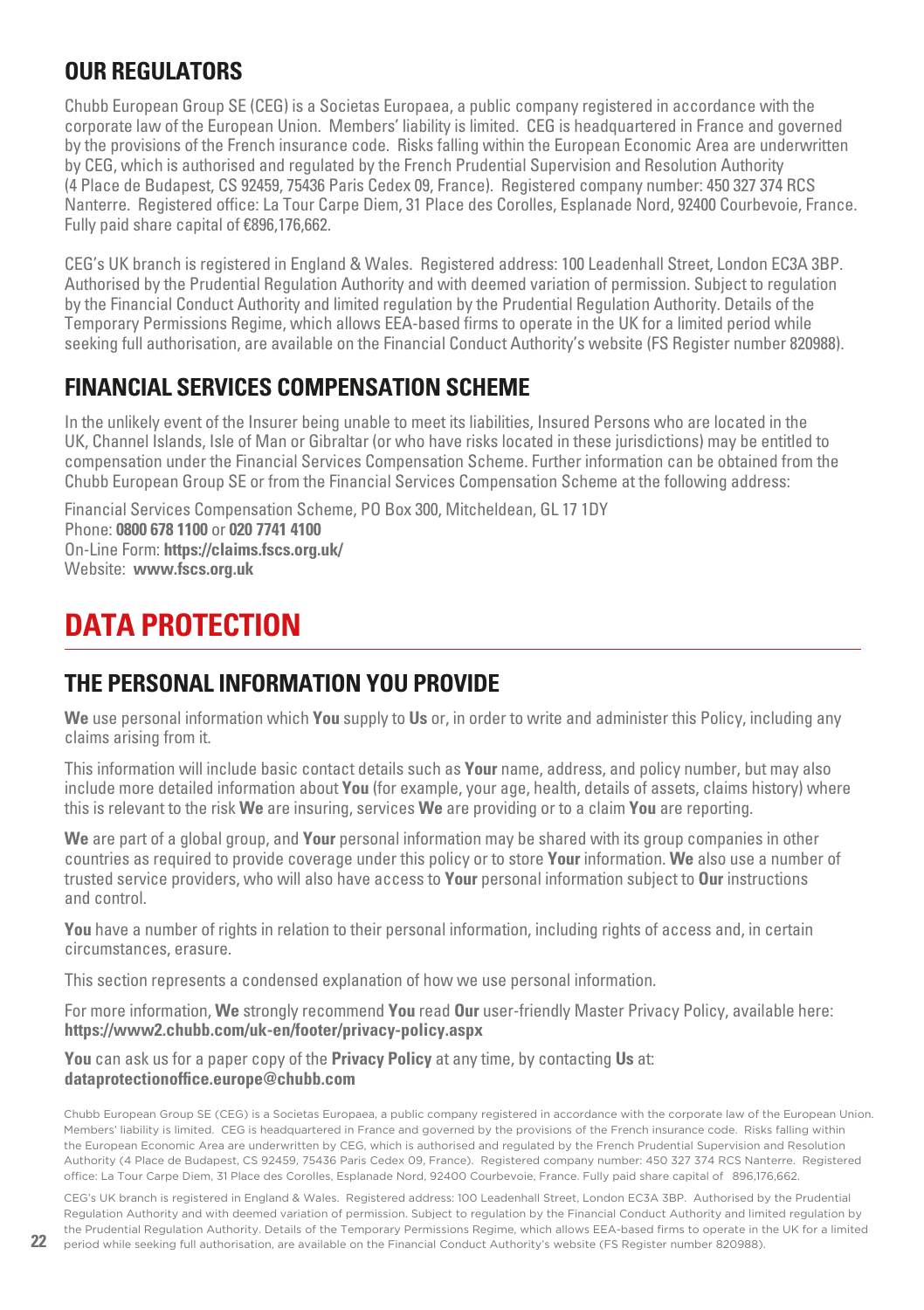# **NOTES**

| . |  |
|---|--|
|   |  |
|   |  |
|   |  |
|   |  |
|   |  |
|   |  |
|   |  |
|   |  |
|   |  |
| . |  |